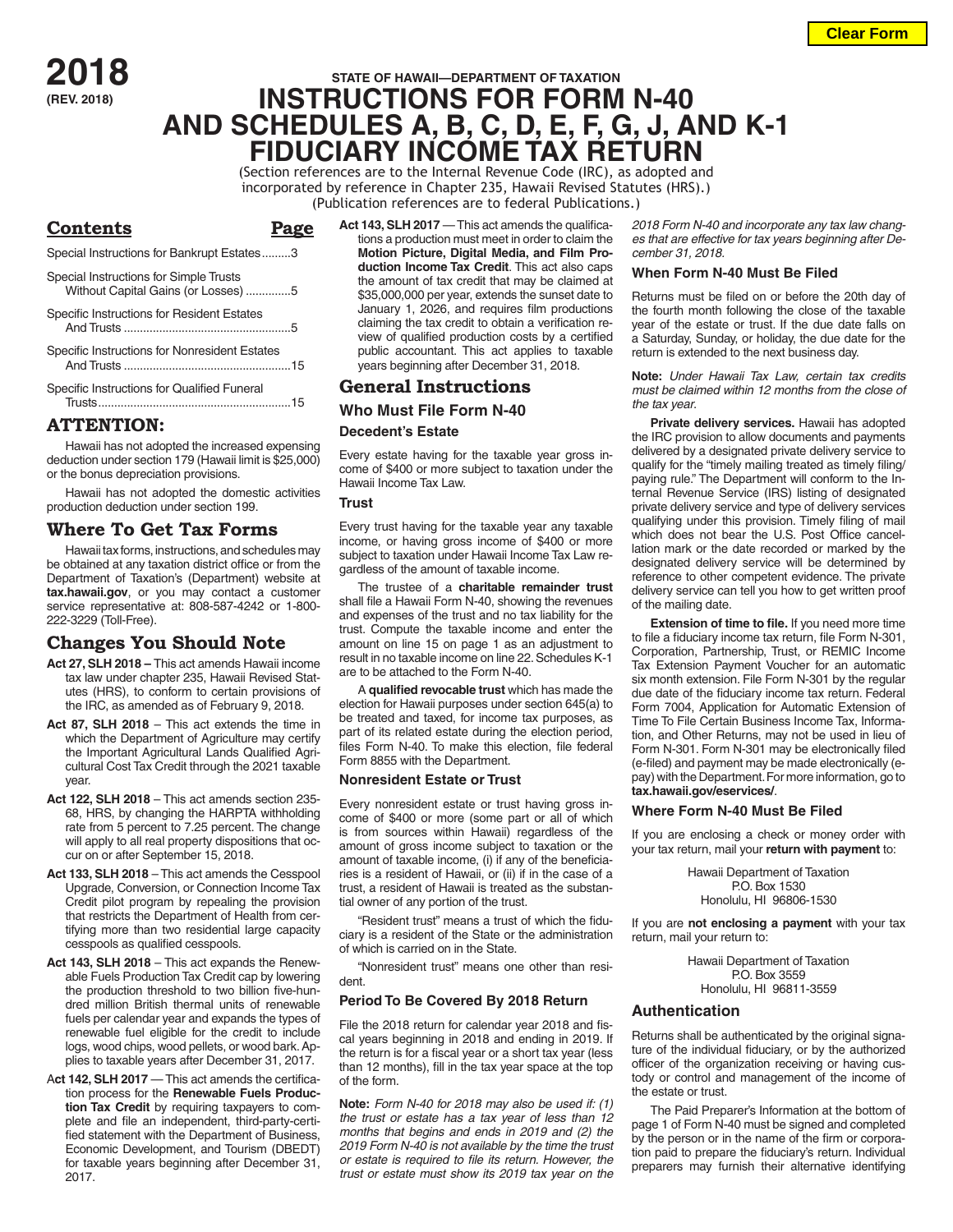number for income tax return preparers (PTIN) instead of their social security number.

The preparer required to sign the return MUST complete the required preparer information and:

- Sign it in the space provided for the preparer's signature.
- Give a copy of Form N-40 to the taxpayer, in addition to the copy to be filed with the Department.

The fiduciary may authorize the Department to discuss its tax return with its paid preparer by checking the "Yes" box above the paid preparer's identification number. Checking "Yes" will allow the Department to contact the paid preparer to answer any questions that may arise during the processing of your tax return. This designation does not allow your paid preparer to call the Department for information about the processing of your return or for other issues relating to your return. This designation does not replace Form N-848, Power of Attorney*.*

#### **When and to Whom the Tax Must Be Paid**

The tax of a trust or an estate must be paid in full when the return is filed.

The tax may be paid by check or money order made payable to the *Hawaii State Tax Collector*. **Do not send cash.**

Write your Federal Employer I.D. No. (FEIN) on the check or money order. Your check must be on a U.S. bank and payment in U.S. dollars.

**Note**: Form N-201V is no longer required when making a payment with your return.

If the estate or trust cannot pay the full amount that is owed, you can ask to enter a payment agreement **after** you receive a billing notice for the balance due. Please be aware that penalty and interest continue to accrue on the unpaid tax amount even though you have not yet received a billing notice. Payments will be accepted and applied to the entity's tax liability; however, to ensure that the entity's payments are applied correctly, your check or money order must have: (1) the entity's name as shown on the return clearly printed on the check, (2) the entity's FEIN, and (3) the tax year and form number being filed (e.g. 2018 N-40).

If the fiduciary expects a tax liability of \$500 or more, a declaration of estimated tax must be filed. See Form N-5 for more information.

If you are filing your return after the prescribed due date, the refund shown may be limited or disallowed due to the statute of limitations. In general, a claim for refund or credit for overpaid income taxes must be filed within three years after the return is filed for the taxable year, within three years of the due date for filing the return, or within two years from when the tax is paid, whichever is later. For purposes of determining whether a refund or credit is allowed, taxes paid on or before the due date of the return (e.g. taxes withheld from an employee's pay, or estimated tax payments) are considered paid on the due date of the return, without considering an extension of time to file the return.

#### **Penalties and Interest**

For failure to file, pay or amend as required by law, penalties and interest will be added to the tax under section 235-104, HRS.

Late filing of return. The penalty for failure to file a return on time is assessed on the tax due at a rate of 5% per month, or part of a month, up to a maximum of 25%.

**Failure to pay tax after filing timely returns.** The penalty for failure to pay the tax after filing a timely return is 20% of the tax unpaid within 60 days of the prescribed due date.

**Interest.** Interest at the rate of 2/3 of 1% per month or part of a month shall be assessed on unpaid taxes and penalties beginning with the first calendar day after the date prescribed for payment, whether or not that first calendar day falls on a Saturday, Sunday or legal holiday.

**Underpayment of estimated taxes.** The Department imposes the penalty for the underpayment of estimated tax as provided in section 235-97(f), HRS. If applicable, this penalty shall be added to the tax for the taxable year in an amount determined at the rate of 2/3 of 1% per month, or part of a month, upon the amount of the underpayment for the period of the underpayment.

Generally, if at least:

- (1) 60% of the tax shown on the 2018 tax return; or
- (2) 100% of the tax shown on the 2017 return is not prepaid, a penalty for not paying enough estimated tax may be charged.

For more information regarding the underpayment penalty and special rules for farmers and fishermen, see Form N-210.

#### **Amended Return**

If a fiduciary's return is filed and then it becomes necessary to make changes to income, deductions, or credits, file an amended return on Form N-40, using the form for the year being amended. Check the box on Form N-40, Item F for an amended return and fill in the return with all of the correct information. Attach a completed Schedule AMD, Explanation of Changes on Amended Return, to the amended return. Also, attach all schedules, forms, and attachments required to file a complete return. See the instructions for Schedule G lines 13 and 14. If the return is being amended to take a farming net operating loss (NOL) carryback deduction, also check the box on Form N-40, Item F, NOL Carryback.

For NOLs arising in tax years ending after December 31, 2017, Act 27, SLH 2018, eliminates NOL carrybacks (except for farming NOLs which are permitted a two-year carryback), and allows unused NOLs to be carried forward indefinitely. Also, the NOL deduction is limited to 80% of taxable income for NOLs arising in tax years beginning after December 31, 2017.

You may elect to carry the farming NOL forward instead of first carrying it back to prior years. If you make this election, then you can use your farming NOL only in the carryforward period. To make this election, attach a statement to your original return filed by the due date (including extensions) for the farming NOL year. This statement must state that you are electing to waive the carryback period under section 235-7(d), HRS, and IRC section 172(b) (1)(B)(iv).

If you filed your original return on time but did not file the statement with it, you can make this election on an amended return filed within 6 months of the original due date of the return, but not including any extension. Attach a statement to your amended return, and write "Filed pursuant to 26 C.F.R. 301.9100-2" at the top of the statement. Also include the statement noted above that you are waiving the carryback period. Once you elect to waive the carryback period, it cannot be changed later. If you do not file this statement on time, the carryback period cannot be waived and you must first carry the farming NOL back before carrying it forward.

If you are filing your return after the prescribed due date, the refund shown may be limited or disallowed due to the statute of limitations. In general, a claim for refund or credit for overpaid income taxes must be filed within three years after the return is

filed for the taxable year, within three years of the due date for filing the return, or within two years from when the tax is paid, whichever is later. For purposes of determining whether a refund or credit is allowed, taxes paid on or before the due date of the return (e.g. taxes withheld from an employee's pay, or estimated tax payments) are considered paid on the due date of the return, without considering an extension of time to file the return.

#### **Change In Federal Taxable Income**

In general, a change to your federal return whether it is made by you, or by the IRS, must be reported to the State of Hawaii.

- (1) Section 235-101(b), HRS, requires a report to the Director of Taxation if the amount of federal taxable income is changed, corrected, adjusted, or recomputed as stated in (3).
- (2) This report must be made:
	- (a) Within 90 days after a change, correction, adjustment or recomputation is finally determined.
	- (b) Within 90 days after an amended federal return is filed.
	- (c) At the time of filing the next income tax return, if earlier than set forth in (a) or (b).

(3) A report within the time set out in (2) is required if:

- (a) The amount of taxable income as returned to the United States is changed, corrected or adjusted by an officer of the United States other competent authority.
- (b) A change in taxable income results from a renegotiation of a contract with the United States or a subcontract thereunder.
- (c) A recomputation of the income tax imposed by the United States under the IRC results from any cause.
- (d) An amended income tax return is made to the United States.
- (4) The report referred to above shall be in the form of an amended Hawaii income tax return.
- (5) The statutory period for the assessment of any deficiency or the determination of any refund attributable to the report shall not expire before the expiration of one year from the date the Department is notified by the taxpayer or the IRS, whichever is earlier, of such a report in writing. Before the expiration of this one-year period, the Department and the taxpayer may agree in writing to the extension of this period. The period so agreed upon may be further extended by subsequent agreements in writing made before the expiration of the period previously agreed upon.

#### **Change of Address Checkbox**

If your mailing address has changed, you must notify the Department of the change by checking the Change of Address box. Failure to do so may prevent your address from being updated, any refund due to you from being delivered (the U.S. Postal Service is not permitted to forward your State refund check), and delay important notices or correspondence to you regarding your return. To notify the Department of your new address, you can also complete Form ITPS-COA, Change of Address Form, or log in to your Hawaii Tax Online account at **hitax. hawaii.gov**.

#### **IRS Adjustment Checkbox**

If your are filing an amended return due to an IRS adjustment, check the box on Form N-40, Item F, Amended Return and IRS Adjustment. Fill in the return with all the correct information and attach a completed Schedule AMD, Explanation of Changes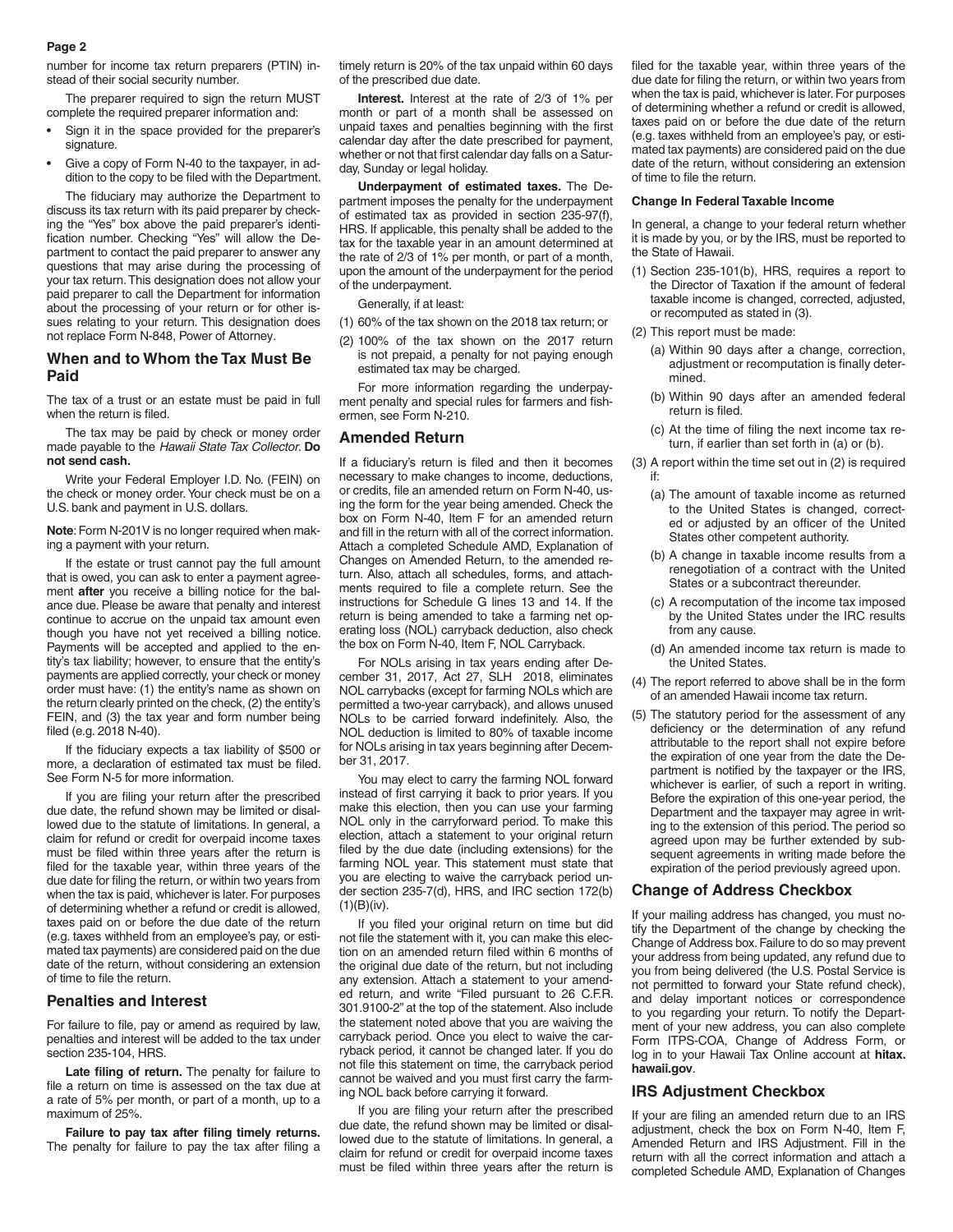on Amended Return, to the amended return. Also, attach all schedules, forms, and attachments required to file a complete return. Give a corrected Schedule K-1 (Form N-40) to each beneficiary. On Schedule K-1 (Form N-40), check the box Amended K-1 to indicate it is an amended Schedule K-1.

#### **Simple and Complex Trusts**

If the terms of the governing instrument of a trust require that all of its income (determined under the governing instrument and Hawaii law) be distributed currently and do not provide that any amounts may be paid, permanently set aside or used in the taxable year for the charitable purposes specified in section 642(c), such a trust may qualify as a "simple" trust under section 651(a). Such a trust is qualified under section 651(a) only in those taxable years of the trust in which it does not distribute to a beneficiary amounts other than amounts of income (determined under the governing instrument and local law) required to be distributed currently. Section 651(a) is not applicable to estates.

Any trust which does not qualify for the taxable year under section 651(a) is treated as a "complex" trust under section 661(a). All estates are treated under section 661(a) in the same manner as "complex" trusts.

#### **Income in Respect of a Decedent**

Section 691 provides for the inclusion, when received, in gross income of an estate or trust of amounts of gross income which, although attributable to the decedent, were not properly includable in his or her return for any period up to the date of his or her death. This includes income from installment obligations. The same section allows deductions for business expenses, interest, taxes, etc., to the estate or other person receiving the property to which the deduction pertains.

These provisions apply for State purposes if the decedent died on or after January 1, 1958. The taxable status of the income attributable to the decedent is the same as if the decedent had lived and received the income. Thus, if the decedent was a resident his or her income would be treated as though it had its source in Hawaii even if it had its source elsewhere, since the fact that the decedent was a resident in itself makes the income taxable. On the other hand, if the decedent's income had its source outside Hawaii and he or she was a nonresident, this income will be treated as wholly tax exempt.

Estate tax or Generation-Skipping Transfer (GST) tax previously paid to Hawaii, under Chapter 236D or Chapter 236E, HRS, which was attributable to the inclusion in a decedent's gross estate of the right to receive items of income treated as income in respect of a decedent and includable in gross income on the fiduciary return, is allowable as a deduction either to the fiduciary or to the beneficiaries, depending on whether or not such income is paid, credited, or required to be distributed. The fiduciary is entitled to deduct only the portion of the Chapter 236D or Chapter 236E, HRS, tax attributable to such income, which was not (during the taxable year in which received) paid, credited, or required to be distributed to a beneficiary. Any deductions in this connection to which beneficiaries are entitled should be shown in a statement attached to the return.

The credit on Schedule E, line 1 for taxes paid to other jurisdictions is limited to taxes imposed on the fiduciary itself as the taxpayer. Do not take any credit on Schedule E, line 1 for taxes imposed on the decedent even if paid by the fiduciary.

#### **Income Taxable to the Grantor or Substantial Owner**

Report on Form N-40 the part of the income that is taxable to the trust. Do not report on Form N-40 the income that is taxable to the grantor or another person. Instead, attach a separate sheet to report the following:

- The income of the trust that is taxable to the grantor or another person under sections 671 through 678.
- The name, identifying number, and address of the person(s) to whom the income is taxable.
- Any deductions or credits applied to this income.

On page 1 at the top of Form N-40, write the name, identification number, and address of the grantor(s) or other person(s) in parentheses after the name of the trust.

The income taxable to the grantor or another person under sections 671 through 678 and the deductions and credits applied to the income must be reported on the income tax return that person files.

The grantor/trustee for a trust that was created in a tax year beginning on or after January 1, 1981, should not file Form N-40. The grantor/trustee must furnish his or her social security number to payors of income and report all items of income, deduction, and credit from the trust on his or her Form N-11 or Form N-15.

The grantor/trustee for a trust described above, including grantor trusts created in tax years beginning before 1981, who has previously filed Form N-40 and who wants to take advantage of the simplified reporting requirements in the future should file a Form N-40 for the current year and write on it "pursuant to section 1.671-4(b), this is the final return for this grantor trust." A grantor/trustee who chooses this option must furnish his or her social security number to payors of income for the next year and report the trust income on his or her Form N-11 or Form N-15 for the next year and for future years. The grantor/ trustee must not file Form N-40 for future years.

#### **At-Risk Loss Limitations**

Generally, the amount the estate or trust has "at risk" limits the loss you can deduct for any tax year. Use federal Form 6198, At-Risk Limitations, to figure the deductible loss for the year and file it with Form N-40. For more information, see federal Form 6198, Publication 559, and Publication 925, Passive Activity and At-Risk Rules.

#### **Passive Activity Loss Limitations**

Section 469 generally limits deductions and credits derived from passive activities to the amount of income derived from all passive activities.

Generally, an activity is deemed to be passive if it involves the conduct of any trade or business, and the taxpayer does not materially participate in the activity. Passive activities do not include working interests in oil and gas properties (as defined in section 469(d)).

An estate or trust is treated as materially participating in an activity if an executor or fiduciary, in his or her capacity as such, is involved in operations of the activity on a regular, continuous, and substantial basis. In the case of a grantor trust, however, material participation is determined at the grantor level. Rental activities are considered to be passive activities, whether or not the taxpayer materially participates.

In the case of taxable years of an estate ending less than two years after the date of death of the decedent, up to \$25,000 of deductions and credit equivalents attributable to all rental real estate activities in which the decedent actively participated is allowed. Any unused losses and/or credits are deemed "suspended" passive activity losses for the year, and are carried forward indefinitely.

If the estate or trust distributes any interest in a passive activity, the basis of the property immediately before the distribution is increased by the passive activity losses allocable to the interest; and such losses are not allowable as a deduction. See section 469(j).

**Note:** *Losses from passive activities are first subject to the at-risk rules. When the losses are deductible under the at-risk rules, the passive activity rules then apply.*

Portfolio income is not treated as income from a passive activity, and passive losses and credits generally may not be applied to offset it. Portfolio income generally includes interest, dividends, royalties, and income from annuities. Portfolio income of an estate or trust must be accounted for separately, and may not be offset by losses from passive activities. See federal Form 8582, Passive Activity Loss Limitations, to compute the amount of allowable passive activity loss.

## **OF SPECIAL INTEREST TO BANKRUPTCY TRUSTEES AND DEBTORS-IN-POSSESSION**

## **Taxation of Bankruptcy Estates of An Individual**

For federal and State tax purposes, when an individual files a petition under chapter 7 or 11 of the United States Code, a separate taxable entity is created. See section 1398 and 11 U.S.C. section 346. In a chapter 7 bankruptcy case, the trustee must obtain a Tax Identification Number (TIN) from the IRS and file the estate tax return. Unless a trustee has been appointed in a chapter 11 bankruptcy case, the debtor-in-possession must obtain a TIN for the estate and file any required tax return. Unless substantive consolidation has been ordered in a joint

petition, two separate bankruptcy estates and two separate taxable entities are created. A TIN must be obtained for each, and a separate return filed for each estate. The TIN obtained from the IRS for the bankruptcy estate must be used in filing any required State estate tax returns. Do not use the individual's social security number when filing bankruptcy estate tax returns.

*Caution: The individual debtor and the bankruptcy estate are separate taxable entities, with their own separate tax filing requirements. Generally, the individual debtor retains his or her tax identity and must file his or her own personal tax returns, and the trustee or debtor-in-possession, as ap-* *plicable, files the required returns of the estate. The filing of a tax return for the bankruptcy estate does not relieve the individual debtor of his or her (or their) individual tax obligations.*

**Note:** *A separate taxable entity is not created if a partnership or corporation files a petition under any chapter of title 11 of the U.S. Code. For additional information about bankruptcy estates, please refer to Publication 908, Bankruptcy Tax Guide.*

#### **Who Must File**

Every trustee (or debtor-in-possession) for an individual's bankruptcy estate under chapter 7 or 11 of title 11 of the United States Code, must file a return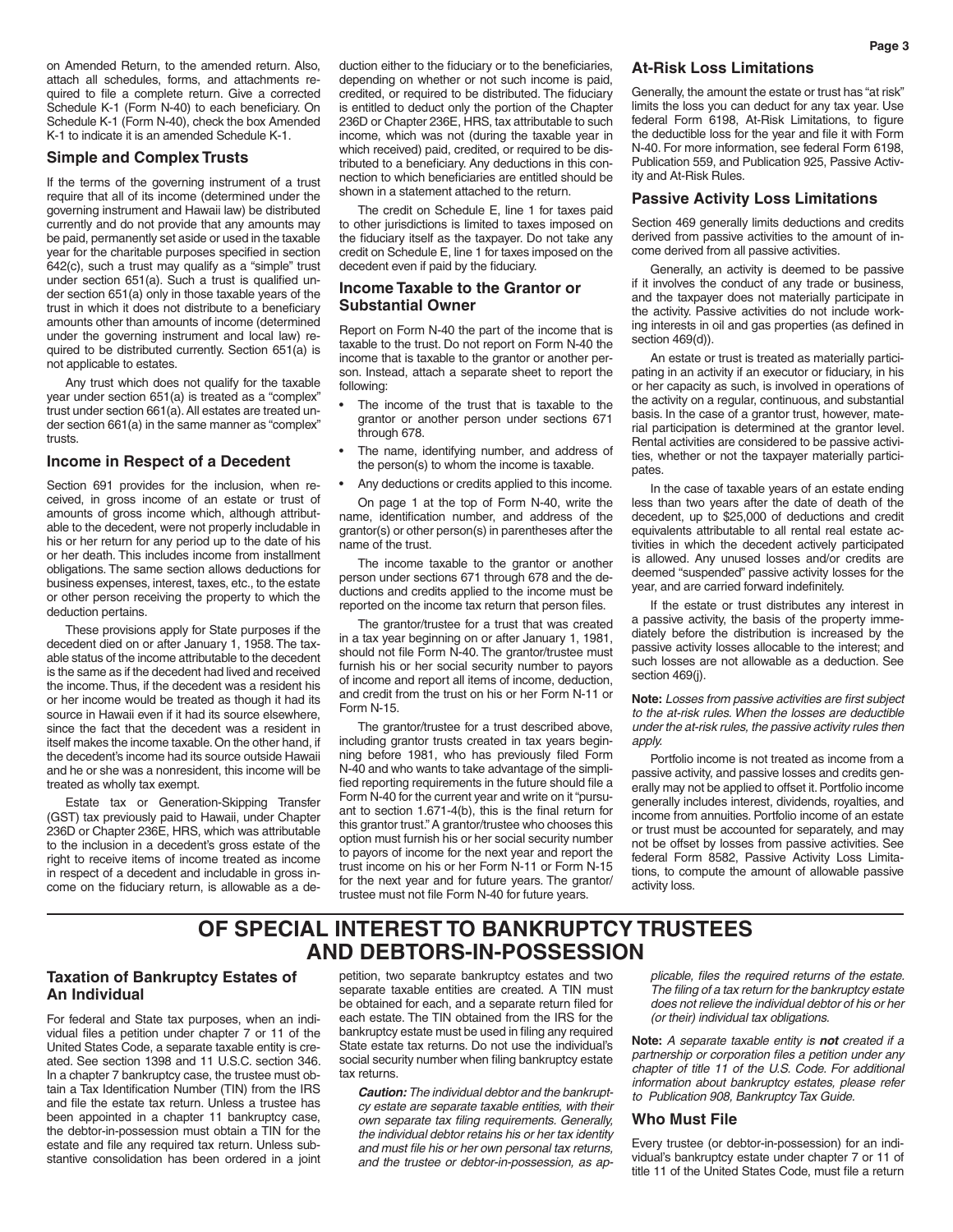if the bankruptcy estate has gross income for the tax year beginning in 2018 of \$3,344 or more.

#### **When To File**

File Form N-40 on or before the 20th day of the fourth month following the close of the tax year. Use Form N-301 to apply for an extension of time to file. This form can be filed and payment made electronically through the State's Internet portal. For more information, go to **tax.hawaii.gov/eservices/**.

#### **Disclosure of Return Information**

Under section 235-116, HRS, tax returns of individual debtors who have filed for bankruptcy under chapter 7 or 11 of title 11 are, upon written request, open to inspection by or disclosure to the trustee. The returns subject to disclosure to the trustee are those for the year the bankruptcy begins and prior years. Use Form L-72, Request for Copies of Hawaii Tax Return (available at any District Tax Office), to request copies of the individual debtor's tax returns. If the bankruptcy case was not voluntary, disclosure cannot be made before the bankruptcy court has entered an order for relief, unless the court rules that the disclosure is needed for determining whether relief should be ordered.

### **Special Filing Instructions Only for Bankruptcy Estates**

Form N-40 is used ONLY as a transmittal for Form N-11, Hawaii Individual Income Tax Return (Resident) or Form N-15, Hawaii Individual Income Tax Return (Nonresident and Part-Year Resident). Under section 1398(c), the taxable income of the bankruptcy estate generally is figured in the same manner as that of an individual, and includes any income included in property of the estate as defined in Bankruptcy Code sections 541 and 1115. The bankruptcy estate of an individual is allowed one exemption. Complete only the identification area at the top of Form N-40. The name of the bankruptcy estate should be entered on Form N-40 in the following format:

#### "John Q. Public Bankruptcy Estate"

Beneath, enter the name of the trustee in the following format:

#### "Mary Kalikimaka, Trustee"

If the fiduciary's address is outside the United States or its possessions or territories, enter the information on the line for "City or town, State and Postal/ZIP Code" in the following order: city, province or state, postal code, and the name of the country. Do not abbreviate the country name. Be sure to include the TIN of the estate.

The "Date Entity Created" is the date on which the petition was filed, or the date of conversion to a chapter 7 or 11 case. Be sure to note the period covered by the return, since a bankruptcy estate is allowed to have a fiscal year. If a fiscal year is selected, the period can be no longer than 12 months and the tax return due date is on or before the 20th day of the fourth month following the close of the fiscal year. If a fiscal year is chosen, it must be the same for the federal return.

Then, prepare a Form N-11 or N-15 (as appropriate) to report the income and deductions to which the estate is entitled. Enter only the name of the bankruptcy estate in the "Name" section of the Form N-11 or N-15 as follows:

First Name: "John Q. Public"

#### Last Name: "Bankruptcy Estate"

Also, enter the estate's TIN in place of the social security number. Do not otherwise complete the identification portion of the Form N-11 or N-15. In the top margin of each page of the Form N-11 or N-15, write "Attachment to Form N-40. DO NOT DETACH OR PROCESS." When completed, attach the Form N-11 or N-15 to the Form N-40.

Calculate the taxable income based on the income and deductions of the estate by completing lines 7 through 26 (Form N-11) or lines 7 through 43 (Form N-15).

**Note:** *In a chapter 11 case filed after October 16, 2005, the allocations used for federal tax purposes must be used to allocate any State tax items, including any taxes withheld at the source. If any income was allocated, the debtor-in-possession (or the chapter 11 trustee, if one was appointed) must attach a schedule that shows (a) all the income reported on the Form W-2, Form 1099, or other information return, (b) the portion of this income includible in the bankruptcy estate's gross income, and (c) all the withheld income tax, if any, and the portion of withheld tax reasonably allocated to the bankruptcy estate. Attach a copy of the Form W-2, if any, issued to the individual debtor for the tax year if any allocation is required because of Bankruptcy Code section 1115. In addition, if any deduction or credit was allocated, attach a schedule showing how such allocation was accomplished. For more details, including acceptable allocation methods, see Notice 2006-83, 2006-40 I.R.B. 596, available at www.irs. gov/irb/2006-40\_IRB/ar12.html.*

### **Transfer of Tax Attributes From the Individual Debtor to the Bankruptcy Estate**

Under section 1398(g), the bankruptcy estate succeeds to the following tax attributes of the individual debtor:

- Net operating loss carryovers;
- Charitable contributions carryovers;
- Recovery of tax benefit items;
- Credit carryovers;
- Capital loss carryovers:
- Basis, holding period, and character of assets;
- Method of accounting; and
- Other tax attributes that may be prescribed by the Department.

#### **Income, Deductions, and Credits**

Under section 1398(c), the taxable income of the bankruptcy estate generally is figured in the same manner as that of an individual. The gross income of the bankruptcy estate includes any income included in property of the estate as defined in U.S. Code, title 11, sections 541 and 1115.

*Caution: Earnings from services performed by an individual debtor in a chapter 11 case after the commencement of the chapter 11 case are property of the bankruptcy estate under section 1115 of the Bankruptcy Code (11 U.S.C. section 1115). In addition, income from property acquired after the beginning of the case is taxable to the estate.*

To determine whether any amount paid or incurred by the bankruptcy estate is allowable as a deduction or credit, or is treated as wages for employment tax purposes, treat the amount as if it was paid or incurred by the individual debtor in the same trade or business or other activity the individual debtor engaged in before the bankruptcy proceedings began.

**Administrative expenses.**—The bankruptcy estate is allowed a deduction for any administrative expense allowed under section 503 of title 11 of the U.S. Code, and any fee or charge assessed under chapter 123 of title 28 of the U.S. Code, to the extent not disallowed under an IRC provision.

**Administrative expense loss.**—When figuring a NOL, nonbusiness deductions (including administrative expenses) are limited under section 172(d) (4) to the bankruptcy estate's nonbusiness income. The excess nonbusiness deductions are an administrative expense loss that may be carried back to each of the three preceding tax years and forward to each of the seven succeeding tax years of the bankruptcy estate. The amount of an administrative expense loss that may be carried to any tax year is determined after the NOL deductions allowed for that year.

*Caution: An administrative expense loss is allowed only to the bankruptcy estate and cannot be carried to any tax year of the individual debtor.*

**Carryback of NOLs.**— For NOLs arising in taxable years ending after December 31, 2017, Act 27, SLH 2018, eliminates NOL carrybacks (except for farming NOLs which are permitted a two-year carryback), and allows unused NOLs to be carried forward indefinitely. Also, the NOL deduction is limited to 80% of taxable income for taxable years beginning after December 31, 2017.

You may elect to carry the farming NOL forward instead of first carrying it back to prior years. If you make this election, then you can use your farming NOL only in the carryforward period. To make this election, attach a statement to your original return filed by the due date (including extensions) for the farming NOL year. This statement must state that you are electing to waive the carryback period under section 235-7(d), HRS, and IRC section 172(b)(1) (B)(iv).

**Exemption.**—A bankruptcy estate is allowed a personal exemption of \$1,144.

**Standard deduction.**—A bankruptcy estate that does not itemize deductions is allowed a standard deduction of \$2,200.

**Discharge of indebtedness.**—In a title 11 case, gross income does not include amounts that normally would be included in gross income resulting from the discharge of indebtedness. However, any amount excluded from gross income must be applied to reduce certain tax attributes in a certain order.

Use federal Form 982, Reduction of Tax Attributes Due to Discharge of Indebtedness, to show the reduction of tax attributes. However, for Hawaii purposes the following reductions are not operative and are not allowed as exclusions:

- General business credit:
- Minimum tax credit; and
- Foreign tax credit carryovers.

#### **Tax Rate Schedule**

Once the amount of taxable income of the estate is determined (line 26 of Form N-11 or line 43 of Form N-15), also enter this amount on line 22 of Form N-40. Calculate the amount of tax for the bankruptcy estate using the tax table or the tax rate schedule for a married individual filing a separate return. Be sure to complete the capital gain worksheet to determine the tax if the estate has any such gains, as this may potentially lower the tax liability.

Enter this computed tax on Form N-11, line 27 or Form N-15, line 44. Determine the amount of tax due after any credits that the bankruptcy estate is entitled to claim. Be sure to attach all applicable forms required to claim the credit, as well as any required schedules. Claim all credits to which the bankruptcy estate is entitled to on Form N-11 or N-15 as applicable. Do not claim these credits by filling out the credit sections of the Form N-40. Also, remember that nonrefundable credits may not decrease the amount of tax owed below zero.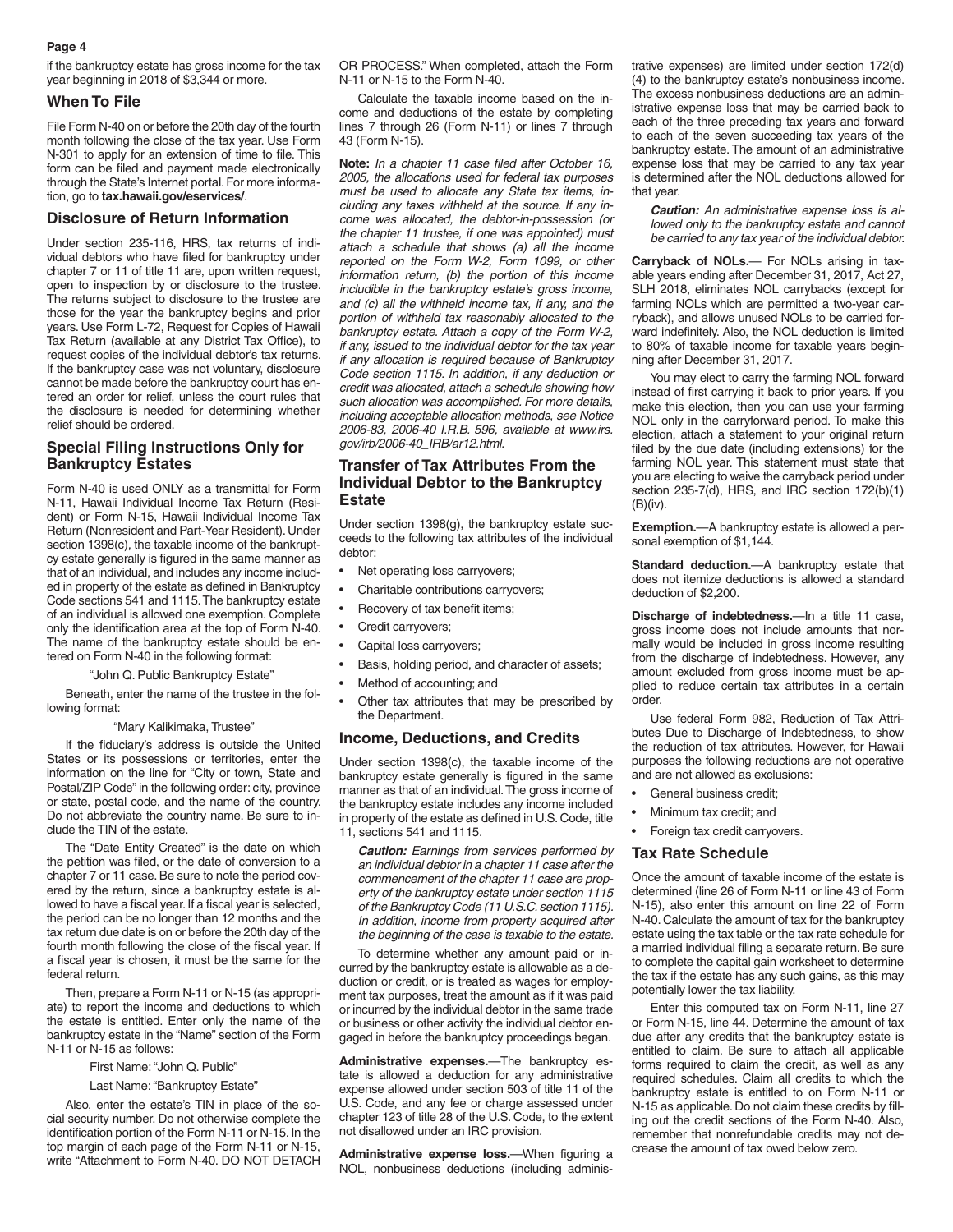Once the amount of credits that the bankruptcy estate is entitled to has been determined, enter the amount from line 36 of Form N-11 or line 53 of Form N-15 on Form N-40, Schedule G, lines 1, 3, and 5.

Enter on Form N-11 or N-15 any tax withheld, estimated tax payments, or amounts paid with extension. If any withheld tax reported on a Form W-2 has been allocated between the bankruptcy estate and the individual debtor, be sure to attach the allocation schedule. Any tax payments reported on Form N-288A should be included in the amount of estimated tax paid. Be sure to attach the form to the return. Determine the amount of total payments (line 41 of Form N-11 or line 58 of Form N-15) and also enter this amount on Form N-40, Schedule G, line 7. Complete lines 8 through 15 of Schedule G. Be sure to sign and date the Form N-40.

### **Prompt Determination of Tax Liability**

To request a prompt determination of the tax liability of the bankruptcy estate, the trustee or debtor-inpossession must file a written request for the determination with the Department. The request must be accompanied by the original return which must be executed under penalties of perjury plus a duplicate. The request must include a statement indicating that it is a request for prompt determination of tax liability and: (a) the return type, and all the tax periods for which prompt determination is sought; (b) the debtor's name; (c) the debtor's SSN, TIN, or EIN; (d) the type of bankruptcy estate; (e) the bankruptcy case number; and (f) the court where the bankruptcy is pending. Send the request to the address noted below. Mark the envelope with "Request for Prompt Determination." The Department will notify the trustee or debtor-in-possession within 60 days from receipt of the request if the return filed by the trustee or debtor-in-possession has been selected for examination or has been accepted as filed. If the return is selected for examination, it will be examined as soon as possible. The Department will notify the trustee or debtor-in-possession of any tax due within 180 days from receipt for the request or within any additional time permitted by the bankruptcy court.

#### **Where to File**

All bankruptcy estate tax returns (including requests for prompt determination) must be mailed to:

> Hawaii State Tax Collector Bankruptcy Unit P. O. Box 259 Honolulu, HI 96809-0259

## **HOW TO FILL IN FORM N-40**

The specific instructions that follow this section explain how all trusts and estates should fill in the form.

Trusts and estates, may authorize the Department to discuss its tax return with its paid preparer by checking the "Yes" box above the paid preparer's signature. Checking "Yes" will allow the Department to contact the paid preparer to answer any questions that may arise during the processing of the return. This designation does not allow your paid preparer to call the Department for information about the pro-

Do not mail bankruptcy estate tax returns to any other address.

#### **Dismissal of Bankruptcy Case**

If the bankruptcy court later dismisses an individual's chapter 7 or 11 case, the bankruptcy estate is no longer treated as a separate taxable entity. It is as if no bankruptcy estate was ever created for tax purposes. In this situation, the debtor must file amended tax returns on Form N-11 or N-15 to replace all full or short year individual returns and bankruptcy estate returns filed as result of the bankruptcy case. Any income, deductions, and credits previously reported by the bankruptcy estate on its tax return must be reported on the debtor's amended returns. Attach a statement to the amended returns explaining why the debtor is filing an amended return, and be sure to check the "Amended" box on the applicable form.

*Caution: An individual may not deduct administrative expenses incurred by the bankruptcy estate if a bankruptcy case is dismissed as these are considered to be personal nondeductible expenses. The taxpayer may deduct only those expenses allowable had a bankruptcy not been filed.*

cessing of your return or for other issues relating to your return. This designation does not take the place of a power of attorney for other return related matters. Form N-848 must still be used to grant a power

**SIMPLE TRUSTS WITHOUT CAPITAL GAINS (OR LOSSES) MAY USE THE FOLLOWING-DESCRIBED SHORT-FORM METHOD OF COMPLETING THEIR RETURNS**

**(a) Reporting Income and deductions.** Fill in page 1, lines 1 through 19 in accordance with specific instructions.

**(b) Determine taxable income and tax of fiduciary.** If the amount shown on line 18 is not more than the amount of income required to be distributed currently, enter on line 19 the amount shown on line 18 and enter zero on line 22. Schedule G (Form N-40) need not be completed.

If the amount shown on line 18 exceeds the amount of income required to be distributed currently less nontaxable income, enter on line 19 the amount of income required to be distributed currently and complete the remainder of page 1.

## **SPECIFIC INSTRUCTIONS FOR RESIDENT ESTATES AND TRUSTS**

## **Income**

## **General Instructions**

Any intangible income, such as dividends and interest, shall be excluded from the gross income earned by a resident trust to the extent that, during the trust's taxable year, the beneficial interest in the trust is held by a nonresident beneficiary(ies). This exclusion does not apply, however, to income received from real property held in a land trust formed under Chapter 558, HRS.

All income earned and proceeds derived from stock options or stock, including stock issued through the exercise of stock options or warrants, from a qualified high technology business or from a holding company of a qualified high technology business by an employee, officer or director of the qualified high technology business, or investor who qualified for the high technology business investment tax credit is excluded from income.

#### **Rounding Off to Whole Dollars**

The Department is requiring taxpayers to round off cents to the nearest whole dollar for all dollar entries on the tax return and schedules. To do so, drop amounts under 50 cents and increase amounts from 50 to 99 cents to the next dollar. For example \$1.39 becomes \$1 and \$2.69 becomes \$3. If you have to add two or more amounts to figure the amount to enter on a line, schedule, or worksheet, you may

choose to use one of two methods. Once a method of rounding is established, you must use the same method throughout the return. The first method is to include the cents when adding and round off only the total. The other method is to round off each entry. For example: You received two W-2 forms, one showing Hawaii withholding of \$50.55 and one showing Hawaii withholding of \$185.73. For rounding method 1, show your total Hawaii withholding as \$236, (\$50.55 + \$185.73 = \$236.28 rounded to \$236). For rounding method 2, show your total Hawaii withholding as \$237 (\$50.55 rounded to \$51.00 + \$185.73 rounded to  $$186.00 = $51$   $$186 = $237$ ).

#### **Line-by-Line Instructions**

**Line 1. Interest income.**—Enter the fiduciary's share of all taxable interest income including any original issue discount, and income received as a regular interest holder of a Real Estate Mortgage Investment Conduit (REMIC). For taxable bonds acquired after December 31, 1987, amortizable bond premium is treated as an offset to the interest income instead of as a separate interest deduction. See Publication 550.

**Line 2. Ordinary Dividends.**—Enter the fiduciary's share of all taxable dividends received by the estate or trust.

**Line 3. Income or (losses) from partnerships, other estates or other trusts.**—Enter on line 3 all income or (losses) from partnerships except the following:

Interest (enter on line 1)

of attorney.

- Ordinary Dividends (enter on line 2)
- Capital gain or (loss) (enter on Schedule D Form N-40).
- Ordinary gain or (loss) (enter on Schedule D-1). Attach a copy of federal Schedule E, Supplemental Income Schedule, to the return.

**Line 4. Rent and royalty income or (loss).**—Enter the net rent and royalty income or loss on line 4. Attach federal Schedule E, Supplemental Income Schedule, to show the fiduciary's share of income and expenses including depreciation and depletion. This may or may not be the same as the amount shown on federal Form 1041.

Hawaii has not adopted federal bonus depreciation provisions. If a depreciation deduction is claimed for Hawaii tax purposes, the fiduciary must: (a) complete a federal Form 4562 for Hawaii tax purposes using the federal depreciation guidelines in effect before the adoption of the bonus depreciation provisions, (b) attach the completed federal Form 4562 to the Hawaii tax return, (c) make the necessary adjustments to the Hawaii tax return for the depreciation difference between federal and Hawaii, and (d) attach to the Hawaii tax return any worksheet showing the computation of the adjustments. The fiduciary must also keep records of the differences in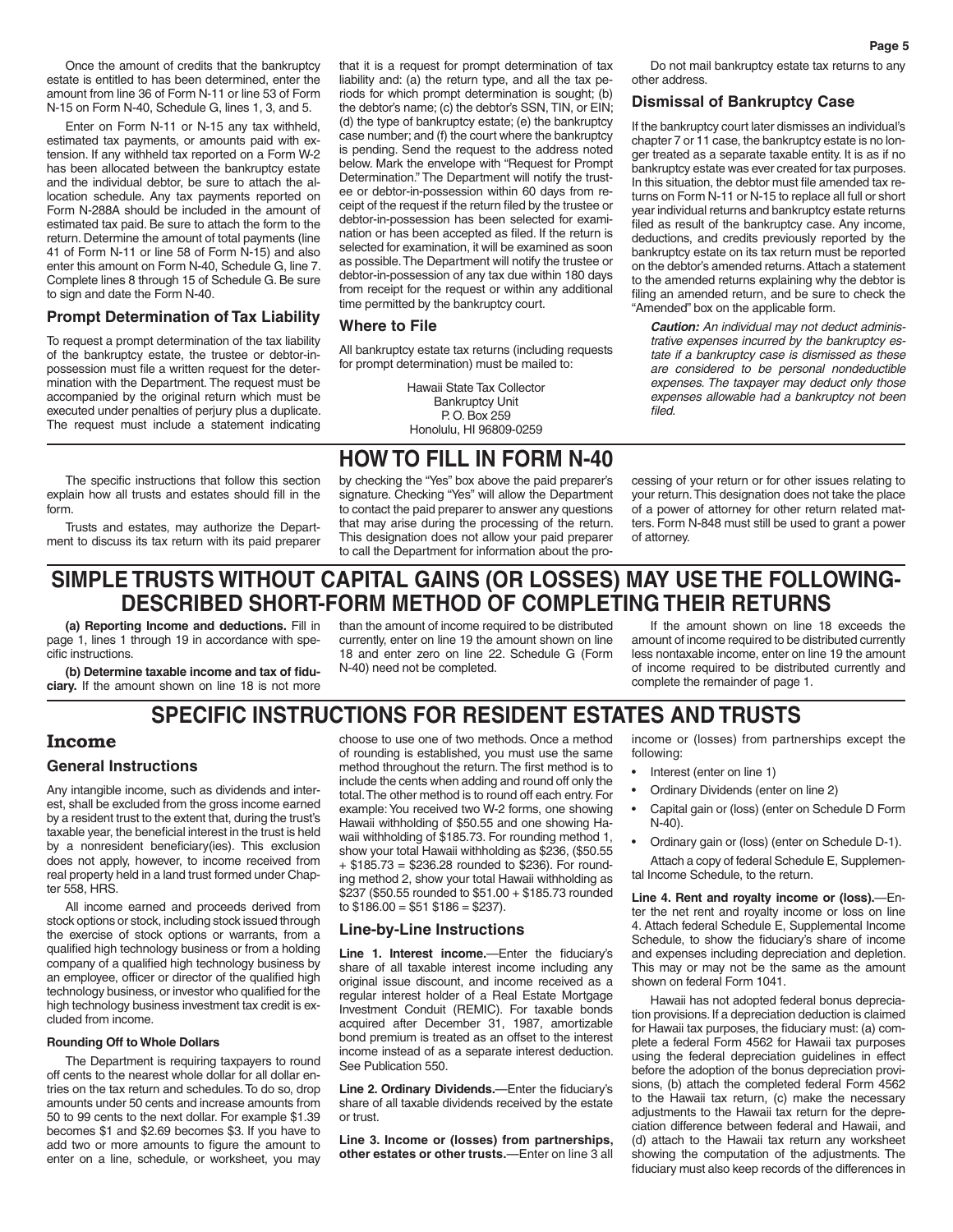the asset's depreciable basis for federal and Hawaii tax purposes.

For a trust, divide the deductions for amortization, depreciation, and depletion between the fiduciary and the beneficiaries as specified in the trust instrument. If the trust instrument does not specify, divide the deductions on the same basis as the trust instrument provides for dividing the income between the fiduciary and the beneficiaries. For an estate, divide the deductions for amortization, depreciation, and depletion between the estate and the beneficiaries in the same way the estate income is allocated to each. See federal Regulations sections 1.642(e)- 1, 1.642(f)-1, 1.167(h)-1, and 1.611-1(c) for more information about the division of these deductions. If the estate or trust has a loss from an activity, see "At-Risk Loss Limitations" and "Passive Activity Loss Limitations" discussed earlier.

Attach federal Form 4562, Depreciation and Amortization, to explain any depreciation, and amortization deduction. Attach a separate computation for any depletion deduction.

**Note:** *An estate or trust cannot make an election under section 179 to expense certain depreciable business assets.*

**Line 5. Net business and farm income or (loss).**— Enter the net profit or loss from business and farming during the tax year. Attach federal Schedule C, Profit or Loss from Business, to report the business income or loss. Attach federal Schedule F, Profit or Loss From Farming, to report the farm income or loss. Complete all information on federal Schedules C and F that applies to the estate or trust. See the instructions for lines 4 and 15 for more information on dividing the deductions for amortization, depreciation, and depletion between the fiduciary and the beneficiaries.

**Line 6. Capital gain or (loss).**—Enter from Schedule D (Form N-40) the gain or loss from the sale or exchange of capital assets.

**Line 7. Ordinary gain or (loss).**—Enter from Schedule D-1 the gain or loss from the sale or exchange of property other than capital assets and also from involuntary conversions (other than casualty or theft). For more information, see the instructions for Schedule D-1.

**Line 8. Other Income.**—Enter the total taxable income not reportable elsewhere. State the nature of the income. Attach a separate sheet if necessary.

Examples of income to be reported on line 8 are:

- Wages and salaries received by the decedent's estate that are income in respect of a decedent. See Publication 559 for more information.
- The estate's or trust's share of aggregate income or loss that is ordinary income if the estate or trust is a shareholder of an S corporation. Also state the name and FEIN of the corporation. Report capital gain income, dividend income, etc., on other appropriate lines.
- The estate's or trust's share of taxable income or (loss) if the estate or trust is a residual holder of a REMIC. You should receive federal Schedule Q (Form 1066) and instructions from the REMIC for each quarter. See the federal instruction for Schedule E for reporting requirements, and attach federal Schedule E.
- Any part of a total distribution shown on federal Form 1099-R, Distributions From Pensions, Annuities, Retirement or Profit-Sharing Plans, IRAs, Insurance Contracts, etc., that is treated as ordinary income. For more information, see the separate instructions for Form N-152, Tax on Lump-Sum Distributions.

Also see Miscellaneous Taxable Income, in Publication 525, Taxable and Nontaxable Income for more information.

### **Deductions**

#### **General Instruction**

**Allocation of deductions for tax-exempt income.**—All deductions entered on lines 10 through 16 must include only the fiduciary's share of deductions related to taxable income. If the estate or trust has tax-exempt income, the amount included on lines 10 through 16 must be reduced by the allocable portion attributed to tax-exempt income. However, see the *Exception* below. The allocable amounts to be included on lines 10 through 16 are determined as follows:

- 1. Determine the percentage of tax-exempt income to gross income.—Divide the total tax-exempt income received by the total of all items of gross income (including tax-exempt income) included in distributable net income (DNI).
- 2. Determine the excludable amount of each specific deduction.—Multiply the percentage of taxexempt income by each specific deduction.
- 3. Determine the amount deductible on lines 10 through 16.—Subtract the excludable amount of each specific deduction from the specific deduction and enter the balance on the appropriate line.

For more information, see Publications 550 and 559.

*EXCEPTION.* Expenses for royalties and other income derived from any patents, copyrights, and trade secrets which are excluded from net income are now deductible for a qualified high technology business.

**Accrued expenses.**—Generally, an accrual basis taxpayer can deduct accrued expenses in the tax year that: (1) all events have occurred that determine the liability; and (2) the amount of the liability can be figured with reasonable accuracy. However, all the events that establish liability are treated as occurring only when economic performance takes place. There are exceptions for recurring items. See section 461(h).

#### **Line-by-Line Instructions**

**Line 10. Interest.**—Enter any deductible interest paid or accrued that is not deductible elsewhere on Form N-40. Do not include interest on a debt that was incurred or continued in order to buy or carry obligations that yield tax-exempt interest. If unpaid interest is due to a related person, see Publication 550, Investment Income and Expenses.

Fully deductible interest includes:

- (1) interest paid or accrued on indebtedness incurred in connection with the conduct of a trade or business;
- (2) any investment interest (subject to limitations);
- (3) any "qualified residence interest"; or
- (4) any interest payable under section 6601 on any unpaid portion of the estate tax attributable to the value of a reversionary or remainder interest in property, or an interest in a closely held business for the period during which an extension of time for payment of such tax is in effect.

Interest paid or accrued by an estate or trust on indebtedness secured by a qualified residence of a beneficiary of an estate or trust is treated as "qualified residence interest" if the residence would be a qualified residence (i.e., the principal residence or the second residence selected by the beneficiary) if owned by the beneficiary. The beneficiary must have

a present interest in the estate or trust or an interest in the residuary of the estate or trust. See Publication 936, Home Mortgage Interest Deduction, for an explanation of the general rules for deducting home mortgage interest.

See section 163(h)(3) for a definition of "qualified residence interest" and limitations on indebtedness.

Generally, "investment interest" is interest (including amortizable bond premium on taxable bonds acquired after 10/22/86, but before 1/1/88) that is paid or accrued on indebtedness that is properly allocable to property held for investment. Investment interest does not include any "qualified residence interest," or interest that is taken into account under section 469 in computing income or loss from a passive activity.

Generally, net investment income is the excess of investment income over investment expenses. Investment expenses are those expenses (other than interest) allowable after application of the 2% floor on miscellaneous itemized deductions.

The amount of investment interest deduction may be limited. Use Form N-158, Investment Interest Expense Deduction, to compute the allowable investment interest deduction.

Any disallowed investment interest expense is allowed as a carryforward to the next tax year. See section 163(d) and Publication 550, for more information.

If the allowable part of the excess investment interest expense is deductible, write "Form N-158 attached" on line 10. Then add the deductible interest figured on Form N-158 to the other types of deductible interest and enter the total on line 10.

Personal interest is not deductible. This includes interest paid on:

- Revolving charge accounts.
- Personal notes for money borrowed from a bank, credit union, or another person.
	- Installment loans on personal property.
	- Taxes.

**Line 11. Taxes.**—Enter any deductible taxes paid or accrued during the tax year that are not deductible elsewhere on Form N-40. State and local sales taxes are not deductible. Instead, they are to be treated as part of the cost of the property upon acquisition, or as a reduction in the amount realized upon disposition.

Deductible taxes include:

State and local income or real property tax.

Nondeductible taxes include:

- Federal income and excise taxes.
- Customs duties.
- State and local sales taxes.
- Federal estate taxes, but see the instructions for line 20 and *Income in Respect of a Decedent* in the General Instructions.

**Note:** Act 27, Session Laws of Hawaii 2018, does not adopt the federal provision that limits the deduction for state and local taxes to \$10,000 (\$5,000 for a married taxpayer filing a separate return) for tax years 2018 through 2025.

**Line 12. Fiduciary fees.**—Enter the total deductible fees paid to the fiduciary for administering the estate or trust during the tax year.

**Line 13. Charitable deduction.**—Enter the total from Schedule A (Form N-40) line 6 or 7(c).

**Line 14. Attorney, accountant, and return preparer fees.**—Enter the deductible attorney, accountant, and return preparer fees paid for the estate or trust during the tax year.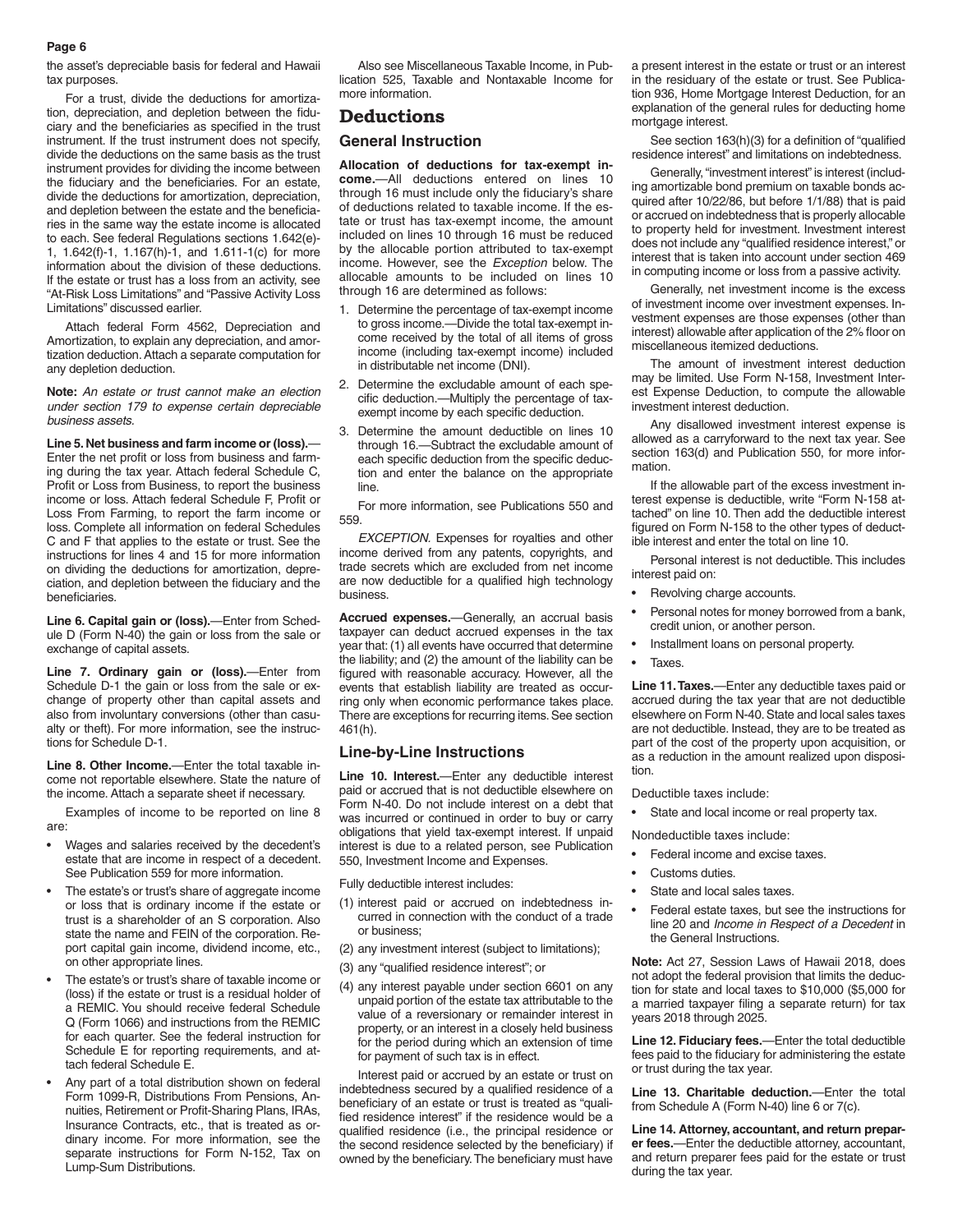**Line 15. Other deductions NOT subject to the 2% floor.**—Use Schedule C (Form N-40), located at the bottom of page 4, to list all authorized deductions that are not deductible elsewhere on Form N-40.

*Special instructions for charitable remainder trusts.*—Compute the taxable income and enter the amount on line 15 as an adjustment to result in no taxable income on line 22.

Include on Schedule D (Form N-40) as losses on capital assets, any losses on worthless bonds and similar obligations and nonbusiness bad debts.

See Publication 550 for more information on expenses of producing income.

*Bond premium(s).*—The rules for amortizing bond premiums are different for taxable bonds and tax-exempt bonds.

For taxable bonds acquired before 10/23/86:

- You may elect to amortize the premium.
- Only the fiduciary may make the election for the estate or trust.
- The basis must be reduced if you elect to amortize.

For tax-exempt bonds:

- You must amortize the premium.
- You may not deduct the amortization of premium from income.
- The basis must be reduced by the amortization of the premium.
- For more information, see section 171 and Publication 550.

If you claim a bond premium deduction for the estate or trust, figure the deduction on a separate sheet and attach it to this return.

*Casualty and theft losses.*—Use federal Form 4684, Casualties and Thefts, to report casualty and theft losses.

If you have any sales, exchanges, or involuntary conversions (other than casualty or theft) of property used in a trade or business, or any involuntary conversions (other than casualty or theft) of certain capital assets, use Schedule D-1.

*NOL deduction.*—An estate or trust is allowed the NOL deduction under section 172. In computing the NOL, exclude that portion of the income and deductions attributable to the grantor under sections 671 through 678. Also, the charitable contribution deduction under section 235-2.45(a)(2), HRS, and the income distribution deductions under sections 651 and 661 are not allowed.

For NOLs arising in taxable years ending after December 31, 2017, Act 27, SLH 2018, eliminates NOL carrybacks (except for farming NOLs which are permitted a two-year carryback), and allows unused NOLs to be carried forward indefinitely. Also, the NOL deduction is limited to 80% of taxable income for taxable years beginning after December 31, 2017.

You may elect to carry the farming NOL forward instead of first carrying it back to prior years. If you make this election, then you can use your farming NOL only in the carryforward period. To make this election, attach a statement to your original return filed by the due date (including extensions) for the farming NOL year. This statement must state that you are electing to waive the carryback period under section 235-7(d), HRS, and IRC section 172(b)  $(1)(B)(iv)$ .

If you filed your original return on time but did not file the statement with it, you can make this election on an amended return filed within 6 months of the original due date of the return, but not including any extension. Attach a statement to your amended return, and write "Filed pursuant to 26 C.F.R. 301.9100-2" at the top of the statement. Also include the statement noted above that you are waiving the carryback period. Once you elect to waive the carryback period, it cannot be changed later. If you do not file this statement on time, the carryback period cannot be waived and you must first carry the farming NOL back before carrying it forward.

Hawaii has not adopted changes to the federal tax law that eliminates certain loss limitation rules for restructurings under the Troubled Asset Relief Program authorized by the Emergency Economic Stabilization Act of 2008.

For more information, see Publication 536, Net Operating Losses for Individuals, Estates, and Trusts, and Form N-109, Application for Tentative Refund. If you claim an NOL deduction for the estate or trust, figure the deduction on a separate sheet and attach it to this return.

*Fiduciary's share of amortization, depreciation, and depletion not claimed elsewhere.*—If you cannot deduct the amortization, depreciation, and depletion as rent or royalty expenses on federal Schedule E, or as business or farm expenses on federal Schedules C and F, itemize the fiduciary's share of the deductions on Schedule C. Then include them on line 15. Itemize each beneficiary's share of the deductions on the appropriate line of Schedule K-1 (Form N-40). See the instructions for Schedule K-1 for more information, including the rules for dividing the deductions between the fiduciary and the beneficiaries.

*Restricted deductions.*—For the special rules on real property construction period interest and taxes for trade or business and activities conducted for profit, see Publication 535, Business Expenses.

For information on unpaid expenses due related persons, see Publication 550.

For the rules on the tax year for which a deduction is claimed, including the limit for expenses paid in advance, see Publication 538.

For the limit on deductions for certain farming syndicates, see Publication 535.

**Line 16. Allowable miscellaneous itemized deductions subject to the 2% floor.**—Miscellaneous itemized deductions are deductible only to the extent that the aggregate amount of such deductions exceeds 2% of adjusted gross income (AGI).

The term "miscellaneous itemized deductions" does not include deductions relating to:

- Interest under section 163.
- Taxes under section 164.

**Note:** *For taxable years beginning after December 31, 2013, Act 88, SLH 2014, disallows the itemized deduction for state and foreign income taxes paid to another state or foreign country if the taxpayer has claimed the credit for income taxes paid to other states and countries.*

- The amortization of bond premium under section 171.
- Estate taxes in the case of income in respect of a decedent under section 691(c).

For more exceptions, see section 67(b).

For estates and trusts, the AGI is computed by subtracting the following from total income (line 9):

- (1) the administration costs of the estate or trust (the total of lines 12, 14, 15, and 16 to the extent they are costs incurred in the administration of the estate or trust) that would have not been incurred if the property were NOT held by the estate or trust;
- (2) the income distribution deduction under section 651 or 661 (line 19);
- (3) the amount of the exemption (line 20); and

(4) other deductions claimed on lines 10 through 15 that were incurred in the conduct of a trade or business, or the production of income.

Allowable administration costs are those costs incurred with the administration of the estate or trust which would not have been incurred if the property were not held in such estate or trust. These administration costs are not subject to the 2% floor.

For those estates and trusts whose income distribution deduction is limited to the actual distribution, and NOT the DNI, (i.e., the net income distribution is less than the DNI) when computing the AGI, use the amount of the actual distribution.

For those estates and trusts whose income distribution deduction is limited to the DNI (i.e., the actual distribution exceeds the DNI), the DNI must be computed taking into account the allowable miscellaneous itemized deductions (AMID) after application of the 2% floor. In this situation there are two unknown amounts: the AMID; and the DNI.

The following example illustrates how an algebraic equation can be used to solve for these unknown amounts:

The Malcolm Smith Trust, a complex trust, earned \$20,000 of dividend income, \$20,000 of capital gains, and a fully deductible \$5,000 loss from XYZ partnership (chargeable to corpus) in 2018. The trust instrument provides that capital gains be added to corpus. 50% of the fiduciary fees were allocated to income and 50% to corpus. The trust claimed a \$2,000 deduction on line 12 of Form N-40. The trust incurred \$1,500 of miscellaneous itemized deductions (chargeable to income), which are subject to the 2% floor. There are no other deductions. The trustee made a discretionary distribution of the accounting income of \$17,500 to the trust's sole beneficiary.

Since the actual distribution can reasonably be expected to exceed the DNI, the trust must compute the DNI, taking into account the allowable miscellaneous itemized deductions, to determine the amount to be entered on line 16.

The trust also claims an exemption of \$80 on line 20.

To compute line 16, solve the equation below:

AMID = total miscellaneous itemized deductions - (.02(AGI))

In the above example:

 $AMID = 1,500 - (.02(AGI))$ 

In all situations, use the following equation to compute the AGI:

- $AGI = (line 9) (the total of lines 12, 14, and 15 to$ the extent they are costs incurred in the administration of the estate or trust that would have not been incurred if the property were NOT held by the estate or trust) - (line 19) - (line 20)
- In the above example:

AGI = 35,000 - 2,000 - DNI - 80

Since the value of line 19 is not known because it is limited to the DNI, you are left with the following:

AGI = 32,920 - DNI

Substitute the value of AGI in the equation:

AMID = 1,500 - (.02(32,920 - DNI))

The equation cannot be solved until the value of DNI is known. The DNI can be expressed in terms of the AMID. To do this, compute the DNI using the known values. In this example, the DNI is equal to the total income of the trust (less any capital gains allocated to corpus; or plus any loss from line 4); less total deductions from line 17 (computed with-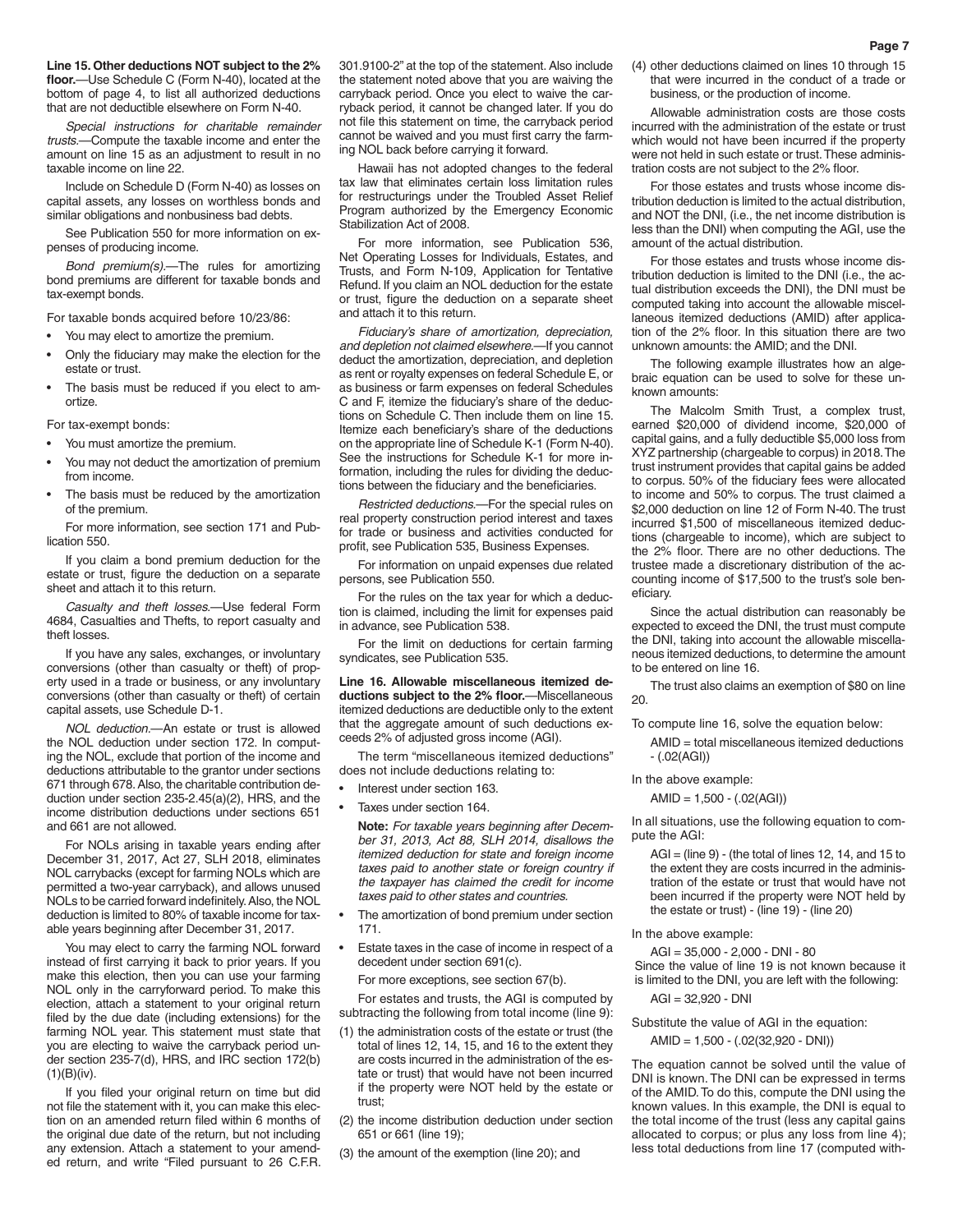out regard to any miscellaneous itemized deductions); less the AMID.

Thus,  $DNI = (line 9) - (line 17 column (b) of Sched$ ule D (Form N-40)) - (line 17) - (AMID)

Substitute the known values:

DNI = 35,000 - 20,000 - 2,000 - AMID DNI = 13,000 - AMID

Substitute the value of DNI into the equation to solve for AMID:

AMID = 1,500 - (.20(32,920-(13,000-AMID)))  $AMID = 1.500 - (.02(32.920 - 13.000 + AMID))$ AMID = 1,500 - (658 - 260 + .02 AMID) AMID = 1,102 - .02 AMID  $AMID = 1,080$  $DNI = 11,920$ AGI = 21,000 (i.e., 32,920 - 11,920)

**Note:** *The income distribution deduction is equal to the lesser of the distribution (\$17,500) or the DNI (\$11,920).*

Enter the value of AMID on line 16 (the DNI should equal line 9 of Schedule B) and complete the rest of Form N-40 according to the instructions.

**Line 18. Adjusted total income or (loss).**—If you are filing for a year other than the final year, and line 17 is more than line 9, you may have an NOL. Use Form N-109, Application for Tentative Refund.

**Note:** For NOLs arising in taxable years ending after December 31, 2017, Act 27, SLH 2018, eliminates NOL carrybacks (except for farming NOLs which are permitted a two-year carryback), and allows unused NOLs to be carried forward indefinitely. Also, the NOL deduction is limited to 80% of taxable income for taxable years beginning after December 31, 2017.

If you are filing for the final year, and the amount on line 17 is more than the amount on line 9, then you have excess deductions. Excess deductions can only be distributed to a beneficiary on the final return of the estate or trust. For more information, see the instructions for Schedule K-1, line 8.

**Line 19. Income distribution deduction.**—If this trust is other than a "Simple Trust" or "Pooled Income Fund," complete Schedule B on page 2. However, if line 18 is equal to or less than zero and no distributions were actually made or available on demand to the beneficiaries in the tax year, do not complete Schedule B.

*Cemetery perpetual care fund.*—On line 19, deduct the amount, not more than \$5 per gravesite, paid for maintenance of cemetery property. Write the number of gravesites to the right of the entry space for line 19. Also write "Section 642(i) trust" in parentheses after the trust's name at the top of Form N-40. You do not have to complete Schedule B of (Form N-40) and Schedule K-1 (Form N-40).

**Line 20. Deduction for personal exemption.**—An estate is allowed a deduction of \$400. A trust which, under its governing instrument, is required to distribute all of its income currently, is allowed a deduction of \$200; all other trusts are allowed a deduction of \$80.

Hawaii estate and generation skipping transfer taxes are deductible if they were paid during the year that the income in respect of a decedent is includible in income. The deduction should be included on this line. Write on the dotted line "Hi Est. tax on IRD \$XXX".

**Note:** *No exemption is allowed on the final return of an estate or trust. Also, qualified funeral trusts are not allowed a deduction for a personal exemption.*

## **Schedule A — Page 2 Treatment of charitable contributions; computation of charitable deduction**

### **General Instructions**

Subject to certain limitations, an estate or trust (other than a simple trust) shall be allowed a deduction for any amount of gross income which pursuant to the terms of the governing instruments is, during the taxable year, paid or permanently set aside for a purpose specified in section 170(c), or is to be used exclusively for religious, charitable, scientific, literary, or educational purposes, or for the prevention of cruelty to children or animals, or for the establishment, acquisition, maintenance, or operation of a public cemetery not operated for profit. This deduction is not subject to any percentage limitation if the charitable contributions are to be used exclusively in Hawaii (unless the limitations of section 681 apply). Under Chapter 235, HRS, the deduction is the sum of (a) the amount to be used exclusively in Hawaii and (b) the excess of the total contributions over the amount of contributions used exclusively in Hawaii. The amount determined in (b) is subject to the same limitations applicable to contributions made by individuals. These limitations are computed as follows: (1) the amount actually paid within the taxable years to a church, educational organization, or hospital, qualified under section 170(b)(1)(A) but not in excess of 50% of taxable income (page 1, line 22, computed without any charitable contributions deduction on line 13 or the exemption on line 20), plus (2) any other amount actually paid other than a charitable contribution to which section 170(b)(1) (A) applies shall be allowed as a deduction to the extent that the aggregate of such contribution does not exceed the lesser of: (a) 20% of the taxable income (page 1, line 22, computed without any charitable contribution on line 13 or exemption on line 20), or (b) the excess of 50% of the taxable income (page 1, line 22, computed without any charitable contribution or exemption on line 20) for the taxable year over the amount of charitable contributions qualifying for the 50% deduction ceiling.

"Charitable contributions" means any amount of gross income which is paid, permanently set aside, or used in such manner as to qualify for the charitable contributions deduction (except for the special limitation in Chapter 235, HRS).

#### **Line-by-Line Instructions**

**Line 1.**—Enter on this line the full amount paid or permanently set aside for the purposes described above out of the current year's income. This does not include capital gains allocable to corpus, but does include capital gains which are treated as income under the governing instrument and Hawaii law. Capital gains reported on Schedule D (Form N-40), which are allocable to corpus, should be entered on line 4.

**Line 2.**—This line provides for an adjustment of the charitable contributions attributable to income of the current year (line 1), so that the charitable deduction will not include contributions attributable to tax-exempt interest or other nontaxable income. In the absence of specific provisions in the governing instrument, enter on line 2(a) the result obtained by multiplying line 1 by the total of all tax-exempt interest and other income which is nontaxable irrespective of source, included in income of the current year (under the governing instrument and Hawaii law), and dividing by the total of all the income items included in income of the current year (under the governing instrument and Hawaii law). In computing the total of all items of income under applicable local law, do not reduce income by any losses (such as losses from the sale or exchange of property). In the case

of a nonresident estate or trust, enter on line 2(b) the result obtained by multiplying line 1 by the total of all income which is nontaxable because it is derived from property owned outside Hawaii or from other sources outside of Hawaii but which is included in income of the current year, under the governing instrument or Hawaii law, and dividing by the total of all the income items included in income of the current year determined as above stated. The nonresident estate or trust should include, as income which is nontaxable because of source outside Hawaii, the capital gains from property owned outside Hawaii if the capital gains are allocable to income.

**Line 4.**—Enter the total of all net short-term capital gain and net long-term capital gain of the current year that is:

- Allocable to corpus or
- Paid or permanently set aside for charitable purposes; and
- Not included on line 1.

**Line 5.**—Enter the total of deductible amounts paid or permanently set aside for charitable purposes from gross income of a prior tax year (and for which no charitable deduction was claimed in the prior tax year). Attach a statement to show the details.

## **Schedule B — Page 2 Income distribution deduction**

### **General Instructions**

The term "distributable net income" (DNI) limits the deductions allowable to estates and trusts for amounts paid, credited, or required to be distributed to beneficiaries and is used to determine how much of an amount paid, credited, or required to be distributed to a beneficiary will be includable in his or her gross income.

**Separate share rule.**—If a single trust has more than one beneficiary, and if different beneficiaries have substantially separate and independent shares, their shares are treated as separate trusts for the sole purpose of determining the DNI allocable to the respective beneficiaries. If the separate share rule applies, figure the DNI allocable to each beneficiary on a separate sheet and attach the sheet to this return. For more information, see section 663(c) and related regulations.

#### **Line-by-Line Instructions**

**Line 1.**—Enter the amount shown on page 1, line 18, computed by using Schedule A, line 6, for page 1, line 13. If the amount is a loss, enter zero on line 1, Schedule B, however, if the loss is attributable to the capital loss limitation rules under section 1211(b), enter on line 1, Schedule B, the smaller of the net loss from line 18 of page 1, Form N-40, or the loss from line 6 of page 1, Form N-40.

**Line 2(a).**—Enter the amount of tax-exempt interest and other nontaxable income received, less: (i) the amount of tax-exempt income shown on Schedule A line 2(a); and (ii) any amounts which, but for the provisions of section 265, would be deductible in respect of disbursements, expenses, losses, etc., of the trust or estate, directly or indirectly allocable to such income. The amount of the indirect disbursements, etc., allocable to a tax-exempt income is that amount which bears the same ratio to the total disbursements, etc., of the trust or estate not directly attributable to other items of income as the total taxexempt income received bears to the total of all the items of gross income (including tax-exempt income and, in the case of a nonresident estate or trust, income which is nontaxable because it is derived from property owned outside Hawaii or from other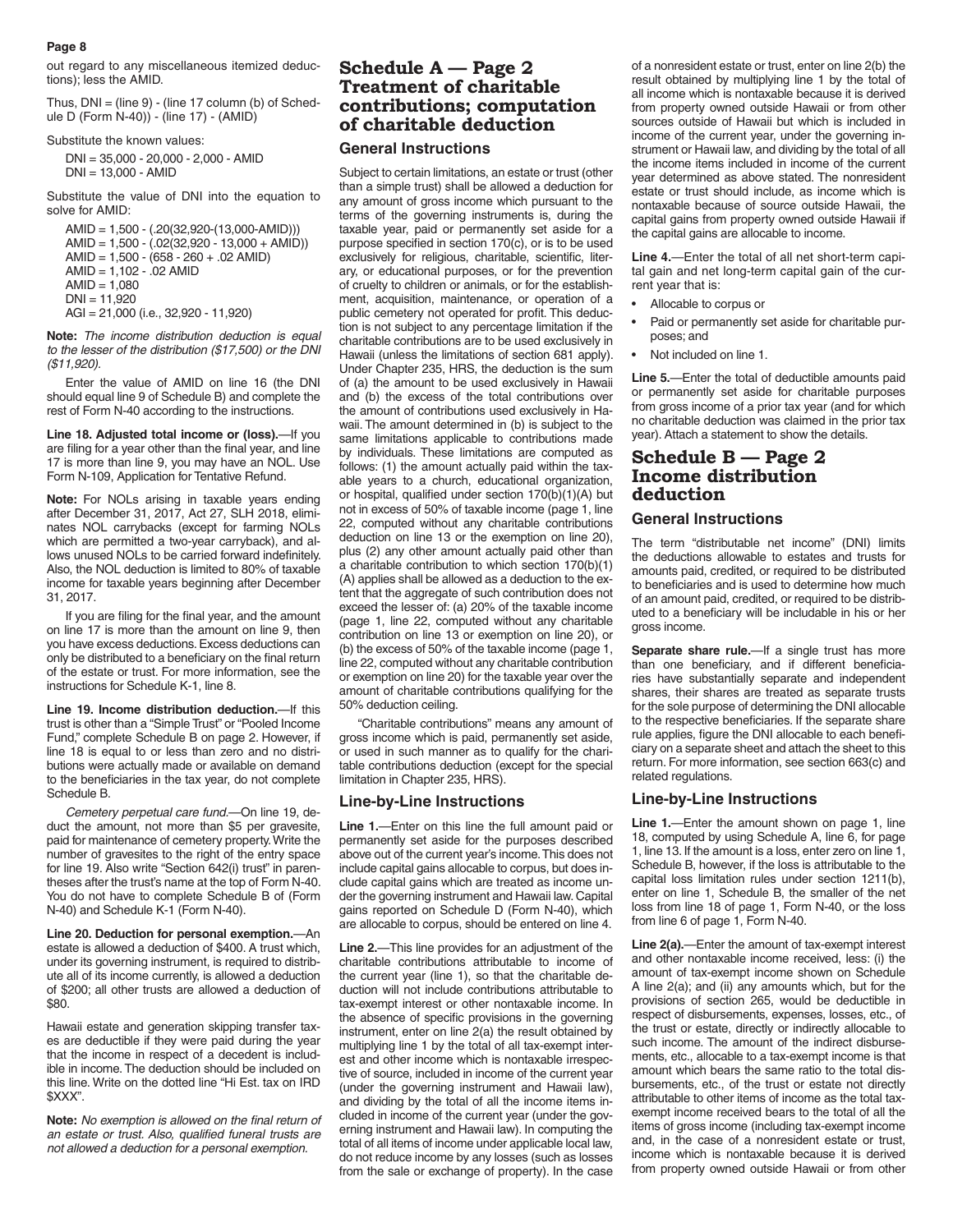sources outside Hawaii) entering into distributable net income.

Line 2(b).—In the case of a nonresident estate or trust, enter the amount of income which is nontaxable because it is derived from property owned outside Hawaii or from other sources outside Hawaii. adjusted in the same manner as the tax-exempt income. Include capital gains which are paid, credited, or required to be distributed to beneficiaries but are not taxable to the nonresident estate or trust because it is derived from property owned outside Hawaii.

**Line 5. Long-term capital gains distributed for charitable purposes.**—Figure the amount to enter on line 5 as follows: Multiply line 1 of Schedule A by a fraction; the numerator of which is the amount of long-term capital gains that are included in the accounting income of the estate or trust (i.e., not allocated to corpus) AND are distributed to charities; the denominator of which is all items of income (including the amount of such long-term capital gains) included in DNI.

**Line 6. Short-term capital gains distributed for charitable purposes.**—Figure line 6 in the same manner as line 5, except the numerator of the fraction includes only short-term capital gains that are included in the accounting income of the estate or trust and distributed to charities.

**Line 10.**—If you are filing for an estate, enter -0-. If you are filing for a simple or a complex trust, enter the income for the tax year determined under the terms of the governing instrument and applicable Hawaii law. Do not include extraordinary dividends or taxable stock dividends determined under the governing instrument and applicable Hawaii law to be attributable to corpus.

#### **Lines 11 and 12**

*Do not include any:*

- Amounts deducted on an earlier year's return that were required to be distributed in the earlier year.
- Amount that is properly paid or credited as a gift or bequest of a specific amount of money or specific property. (To qualify as a gift or bequest, the amount must be paid in three or fewer installments.) An amount that can be paid or credited only from income is not considered a gift or bequest.
- Amount paid or permanently set aside for charitable purposes or otherwise qualifying for the charitable deduction.

**Line 11.**—Enter income of the estate or trust that is required to be distributed currently to all beneficiaries, whether it is distributed or not. The governing instrument and Hawaii law determine the items of income and whether an amount must be distributed currently. If the governing instrument requires that stated amounts be paid to a beneficiary and that these amounts may come from either income or corpus, include on line 11 any part of these amounts paid from the current year's income.

**Line 12.**—Enter other amounts actually paid, credited or required to be distributed to beneficiaries in the tax year, whether from income or corpus.

Unless a section 643(e)(3) election is made, the value of all noncash property actually paid, credited, or required to be distributed to any beneficiaries after June 1, 1984, is the smaller of:

(1) The estate's or trust's adjusted basis in the property immediately before distribution, plus any gain or minus any loss recognized to the estate or trust on the distribution (basis of beneficiary), or

(2) The fair market value of such property. This rule does not apply to any noncash property distributed in satisfaction of a specific sum of money.

If a section 643(e)(3) election is made by the fiduciary, then the amount entered on line 12 will be the fair market value of the property.

**Line 13. Total distributions.**—Add lines 11 and 12 and enter the total on line 13. If line 13 is more than line 10 and you are filing for a complex trust, complete Schedule J (Form N-40) and file it with Form N-40 unless the complex trust has no previously accumulated income.

**Line 14.**—In computing the income distribution deduction for beneficiaries, the estate or trust is not allowed a deduction for any item of DNI that is not included in the gross income of the estate or trust. Thus, for purposes of computing the allowable income distribution deduction, the DNI (line 9) is computed without regard to any tax-exempt interest.

If tax-exempt interest is the only tax-exempt income included in the total distributions (line 13), and the DNI (line 9) is less than or equal to line 13, then enter on line 14 the amount from line 2(a).

If tax-exempt interest is the only tax-exempt income included in the total distributions (line 13), and the DNI is more than line 13 (i.e., the estate or trust made a distribution that is less than the DNI), then compute the adjustment as follows:

Multiply line 2(a) by a fraction; the numerator of which is the total distributions (line 13), and the denominator of which is the DNI (line 9). Enter the result on line 14.

If line 13 includes tax-exempt income other than tax-exempt interest, figure line 14 as follows:

From tax-exempt income included on line 13, subtract the total of:

- (1) the charitable contribution deduction allocable to such tax-exempt income, and
- (2) expenses allocable to tax-exempt income. To compute the expenses allocable to tax-exempt income, divide tax-exempt income by total income. Multiply the result by expenses not directly allocable to any item of income.

**MULTISTATE TAX COMPACT ACT.**—Any taxpayer, other than a corporation, acting as a business entity in more than one state who is required by the Hawaii Income Tax Law to file a return and whose only activities in this State consist of sales and who does not own or rent real estate or tangible personal property and whose annual gross sales in or into the State during the tax year is not in excess of \$100,000 may elect to report and pay a tax of 0.5% of such annual gross sales. Taxpayers who elect the foregoing shall file Form N-310.

## **Schedule C — Page 4 Explanation of deductions**

Itemize in Schedule C the deductions for interest and taxes, and other deductions claimed on page 1, lines 10, 11, 12, 14, 15, and 16. If the space provided on the form is insufficient, attach a separate schedule.

## **Instructions for Schedule D (Form N-40) — Gains and losses from the sale or exchange of capital assets**

#### **General Instructions**

Use Schedule D (Form N-40) to report gains and losses from the sale or exchange of capital assets by an estate or trust.

To report sales or exchanges of property other than capital assets, including the sale or exchange of property used in a trade or business and involuntary conversions (other than casualties and thefts), see Schedule D-1 and related instructions.

If property is involuntarily converted because of a casualty or theft, use federal Form 4684, Casualties and Thefts.

Section 1256 contracts and straddles are reported on federal Form 6781, Gains and Losses From Section 1256 Contracts and Straddles.

**Note:** *All income earned and proceeds derived from stock options or stock, including stock issued through the exercise of stock options or warrants, from a qualified high technology business or from a holding company of a qualified high technology business by an employee, officer or director of the qualified high technology business, or investor who qualified for the high technology business investment tax credit is excluded from income.*

**Capital asset.**—Each item of property held by the estate or trust (whether or not connected with its trade or business) is a capital asset except:

- Inventoriable assets or property held primarily for sale to customers;
- Depreciable or real property used in a trade or business;
- Certain copyrights, literary, musical, or artistic compositions, letters or memorandums, or similar property;
- Accounts or notes receivable acquired in the ordinary course of a trade or business for services rendered or from the sale of inventoriable assets or property held primarily for sale to customers;
- Certain U.S. Government publications not purchased at the public sale price;
- Certain "commodities derivative financial instruments" held by a dealer;
- Certain hedging transactions entered into in the normal course of a trade or business; and
- Supplies regularly used in a trade or business. You may find additional helpful information in the
- following publications that are available from the IRS:
	- Publication 544, Sales and Other Dispositions of Assets.

Publication 551, Basis of Assets.

**Short Term or Long Term.**—Separate the capital gains and losses according to how long the estate or trust held or owned the property. The holding period for short-term capital gains and losses is one year or less. The holding period for long-term capital gains and losses is more than one year. Property acquired by a decedent's estate from the decedent and sold or otherwise disposed of within one year is considered as held for more than one year.

When you figure the length of the period the estate or trust held property, begin counting on the day after the estate or trust acquired the property and include the day the estate or trust disposed of it. Use the trade dates for the date of acquisition and sale of stocks and bonds on an exchange or over-thecounter market.

**Section 643(e)(3) election.**—For noncash property distributions, a fiduciary may elect to have the estate or trust recognize gain or loss in the same manner as if the distributed property had been sold to the beneficiary at its fair market value (FMV). The distribution deduction is the property's FMV. This election applies to all distributions made by the estate or trust during the tax year, and once made may be revoked only with the consent of the IRS.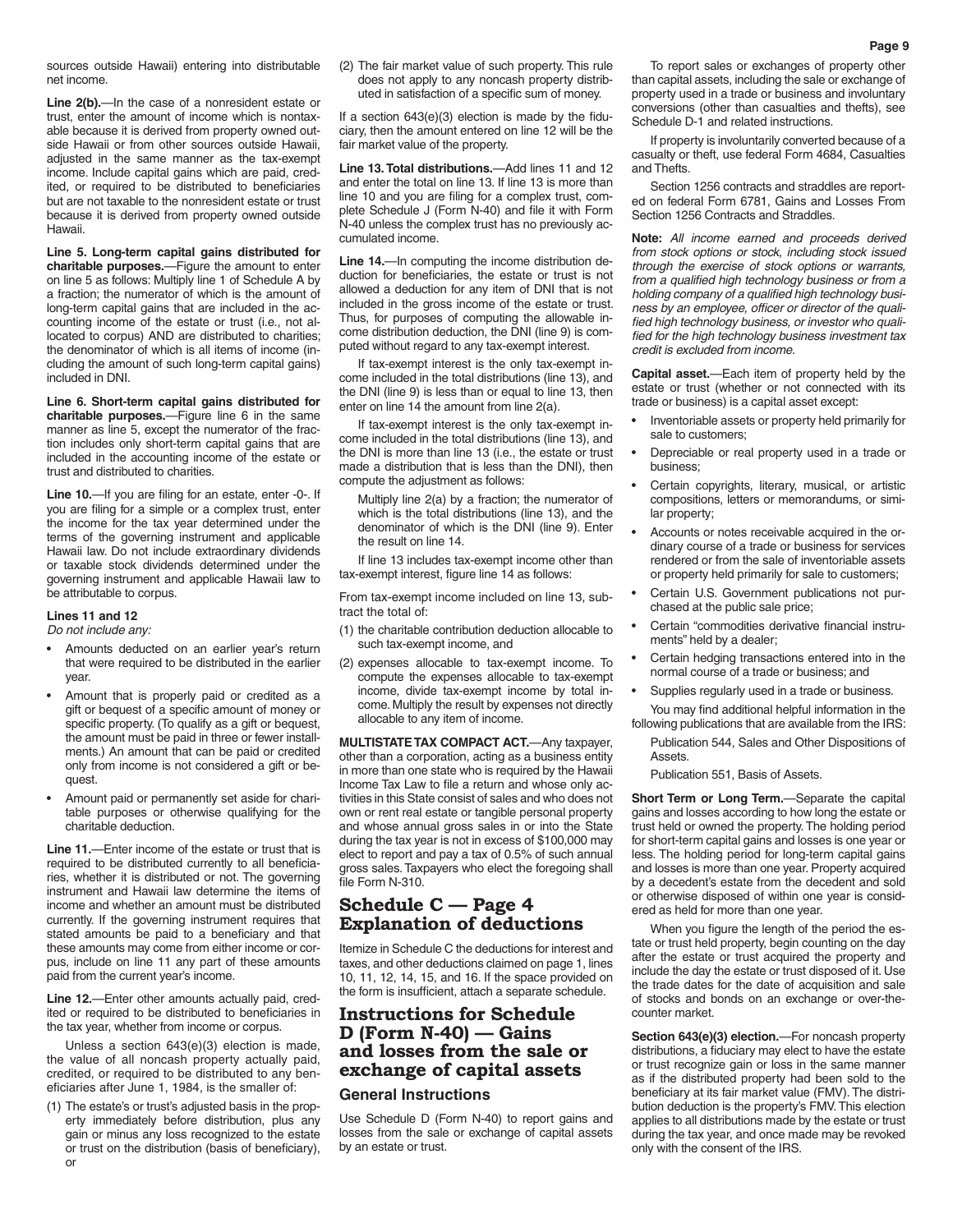Note that section 267 does not allow a deduction for any loss from the sale of property on which a trust makes a section 643(e)(3) election. In addition, when a trust distributes depreciable property, section 1239 applies to deny capital gains treatment on the gain to the trust if the trust makes a section 643(e) (3) election.

**Exchange of "like-kind" property.**—In most cases, no gain or loss is recognized when property held for productive use in a trade or business or for investment is exchanged solely for property of a "like-kind" to be held either for productive use in a trade or business or for investment. See section 1031. However, if a trust exchanges "like-kind" property with a "related person" (see discussion below), and before two years after the date of the last transfer which was part of the exchange the related person disposes of the property, or the trust disposes of the property received in exchange from the related person, then the original exchange will not qualify for nonrecognition. See section 1031(f) for exceptions.

Report these transactions on Schedule D or Schedule D-1 whichever is applicable. If you use Schedule D, identify in column (a) the property disposed of. Enter the date of acquisition in column (b) and the date of exchange in column (c). Write "likekind exchange" in column (d) and enter the adjusted basis in column (e). Enter zero in column (f). Also complete and attach federal Form 8824. See the Schedule D-1 instructions for more information.

**Related persons.**—Do not deduct a loss from the sale or exchange of property directly or indirectly between any of the following:

- A grantor and a fiduciary of a trust;
- A fiduciary and a fiduciary or beneficiary of another trust created by the same grantor;
- A fiduciary and a beneficiary of the same trust;
- A trust fiduciary and a corporation of which more than 50% in value of the outstanding stock is owned directly or indirectly by or for the trust or by or for the grantor of the trust; or
- An executor of an estate and a beneficiary of that estate, except when the sale or exchange is to satisfy a pecuniary bequest (i.e., a bequest of a sum of money).

**Items for special treatment.**—The following items may require special treatment:

- Wash sales of stock or securities (section 1091).
- Gain or loss on options to buy or sell (section 1234).
- Certain real estate subdivided for sale that may be considered a capital asset (section 1237).
- Gain on disposition of stock in an interest charge domestic international sales corporation (section 995(c)).
- Gain on the sale or exchange of stock in certain foreign corporations (section 1248).
- Sale of stock received under a qualified public utility dividend reinvestment plan. See Publication 550 for details.
- Transfer of appreciated property to a political organization (section 84).
- Disposition of market discount bonds (section 1276).
- Gains from certain constructive ownership transactions. Gain in excess of the gain the estate or trust would have recognized if the estate or trust had held a financial asset directly during the term of a derivative contract must be treated as ordinary income. See section 1260 for details.

#### **Line-by-Line Instructions**

**Lines 1 and 7. Short-term and long-term capital gains and losses.**—Enter all sales of stocks, bonds, etc.

If you are reporting capital gain from a lump-sum distribution, see the instructions for Form N-152 for information on death benefit exclusion and the Federal estate tax.

**Column (d). Gross sales price.**—Enter either the gross sales price or the net sales price from the sale. On sales of stocks and bonds, report the gross amount as reported to the fiduciary by the fiduciary's broker on federal Form 1099-B or similar statement. However, if the broker advised the fiduciary that gross proceeds (gross sales price) less commissions and option premiums were reported to the IRS, enter that net amount in column (d).

**Column (e). Cost or other basis, as adjusted, plus expense of sale.**—Enter the cost or adjusted basis of the property sold or exchanged, plus any expense of sale, such as broker's fees, commissions, etc. The basis of property acquired from or passing from a decedent is generally the FMV at the date of death. For more information, see Publication 551.

*Caution: The special federal election for capital assets acquired in tax years beginning before January 1, 2001 (election under section 311 of the Taxpayer Relief Act of 1997) was not available for Hawaii tax purposes. As a result, the basis of assets for which an election was made on a taxpayer's 2001 federal tax return will be different for federal and State tax purposes.*

**Lines 2 and 8. Installment sales.**—If the estate or trust sold property at a gain this year and will receive a payment in a later tax year, use the installment method and file federal Form 6252, Installment Sale Income, unless you elect not to do so.

Also use federal Form 6252 to report any payment received in 2018 from a sale made in an earlier year that was reported on the installment method.

If the estate or trust elects not to use the installment method, report the full amount of the gain on a timely filed return (including extensions).

If the estate or trust files federal Form 6252, enter on Schedule D (Form N-40), line 2, the short-term capital gain from installment sales from federal Form 6252. Enter on Schedule D (Form N-40), line 8, the long-term capital gain from installment sales from federal Form 6252.

**Lines 4 and 12. Short-term and long-term capital gains from qualified high technology business stock options.**—All income earned and proceeds derived from stock options or stock, including stock issued through the exercise of stock options or warrants, from a qualified high technology business or from a holding company of a qualified high technology business by an employee, officer or director of the qualified high technology business, or investor who qualified for the high technology business investment tax credit is excluded from income. Losses on sales or dispositions of stock obtained through options or warrants from a qualified high technology business may be deducted. These losses are not added back to income.

Use lines 4 and 12 to reduce the estate's or trust's capital gain for these amounts reported on other lines of Schedule D.

**Line 10. Capital gain distributions.**—Enter any amounts shown on federal Form 2439, Notice to Shareholder of Undistributed Long-Term Capital Gains, that represent the estate's or trust's share of the undistributed capital gains of a regulated investment company.

**Line 15, column (a). Beneficiaries' net shortterm capital gain or loss.**—Enter the amount of net short-term capital gain or loss allocable to the beneficiary or beneficiaries. Except in the final year, include only those short-term capital losses that are taken into account in determining the amount of gain from the sale or exchange of capital assets that is paid, credited, or required to be distributed to any beneficiary during the tax year. See Regulations section 1.643(a)-3 for more information about allocation of capital gains and losses.

Except in the final year, if the losses from the sale or exchange of capital assets are more than the gains, all of the losses are allocated to the fiduciary and none are allocated to the beneficiaries.

**Line 15, column (b). Fiduciary's net short-term capital gain or loss.**—Enter the amount of the net short-term capital gain or loss allocable to the fiduciary. Include any capital gain paid or permanently set aside for the charitable purpose specified in section 642(c).

**Line 15, column (c). Total.**—Enter the total of the amounts entered in columns (a) and (b). The amount in column (c) should be the same as the amount on line 6.

**Line 16. Net long-term capital gain or loss.**—Treat the net long-term capital gain or loss on line 16 in the same manner as the net short-term capital gain or loss on line 15.

**Part IV. Computation of capital loss limitation.**— If the sum of all the capital losses is more than the sum of all the capital gains, then these capital losses are allowed as a deduction only to the extent of the smaller of the net loss or \$3,000.

**Part V. Computation of capital loss carryovers from 2018 to 2019.**—Complete Part V to figure the capital loss carryover. A capital loss carryover may be carried forward indefinitely. Capital losses keep their character as either short-term or long-term when carried over to the following year. To the extent the capital loss subject to the limitation is deducted from ordinary income, consider the net short-term capital loss as deducted first. If this is the final year of the estate or trust, also enter on line 8b, Schedule K-1, if short-term, or on line 8c, Schedule K-1, if long-term.

#### **Part VI. Tax Computation Using Maximum Capital Gains Rate.**—

**Line 44.**—To compute the regular tax, see the instructions for Form N-40, Schedule G line 1.

**Line 45.**—If the tax, using the Maximum Capital Gains Rate (line 43), is less than the regular tax (line 44), then enter the amount from line 45 on Form N-40, Schedule G line 1, and check the "Schedule D (Form N-40)" box.

## **Schedule E — Page 3 Nonrefundable credits**

**Note:** *The amount of a specific credit actually received may be limited by the amount of tax liability and the amount of other credits allowed. See specific credit forms for limitations.*

**Line 1. Credit allowed for taxes paid to a state or foreign country by a resident estate or trust.**—If a resident estate or trust derived income from sources without Hawaii and paid a net income tax to a state or foreign country, a credit may be claimed against the Hawaii income tax. A credit is allowable against the Hawaii income tax only if the tax paid to a state or foreign country was based on net income of the same taxable year and only if the income taxed by the state or foreign country was derived from sourc-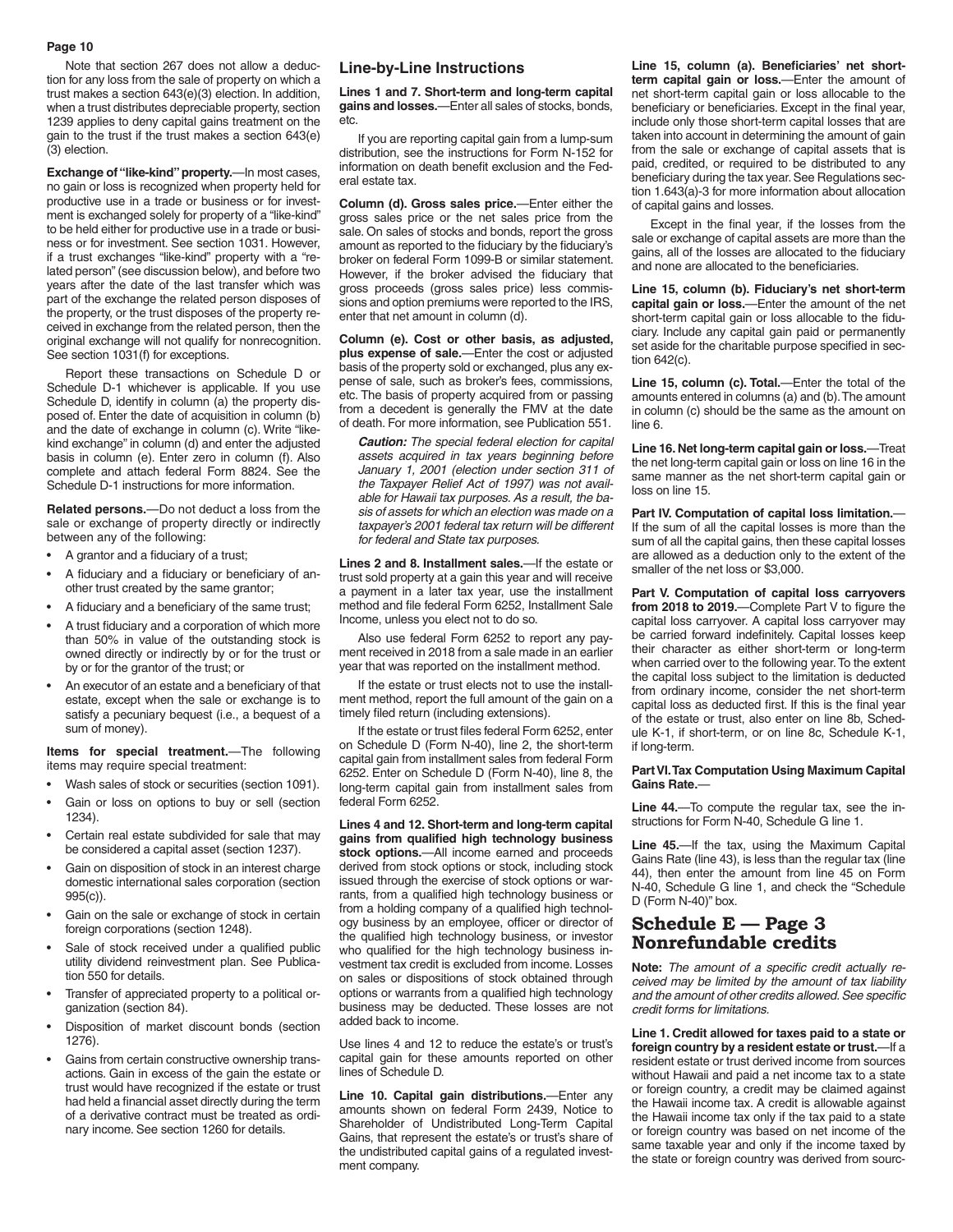es without Hawaii. Intangible personal property of a resident estate or trust has a situs within Hawaii, therefore, income from such property is derived from within and not from without Hawaii and no credit may be allowed for taxes paid to a state or foreign country based on such income. (However, in the rare case of a separate business situs there may be an exception to this rule.) To obtain a credit against the Hawaii tax, a copy of the return filed with a state or foreign country must be furnished as well as a receipt or other evidence to substantiate payment of the tax. If any taxes paid are at any time refunded, the Hawaii State Tax Collector must be notified promptly of such refund. The Hawaii Income Tax Law allows no credit to a nonresident estate or trust for the taxes paid to a state or foreign country. Limitations of credit—see Department Rules.

**Line 2. Carryover of the Energy Conservation Tax Credit.**— A fiduciary may claim this credit only if the fiduciary has a carryover of this credit from a prior year.

**To claim the carryover of this credit.** Complete Form N-323 and attach it to your return. Also, enter the fiduciary's carryover of this credit on Schedule E, line 2.

**Line 3. Enterprise Zone Tax Credit.**—A qualified enterprise zone business is eligible to claim a credit for a percentage of taxes due to the State attributable to the conduct of business within a zone and a percentage of the amount of unemployment insurance premiums paid based on the payroll of employees employed at the business firm establishments in the zone. The applicable percentage is 80% the first year; 70% the second year; 60% the third year; 50% the fourth year; 40% the fifth year; 30% the sixth year; and 20% the seventh year. For qualifying costs trusts engaged in the manufacturing of tangible personal property or the producing of agricultural products, the credit shall continue after the seventh year in a amount equal to 20% of the taxes paid during the eighth, ninth, and tenth tax years. This credit is not refundable and any unused credit may NOT be carried forward.

**To claim this credit.** Complete Form N-756 and attach it to your return. Also, enter the fiduciary's share of the credit on Schedule E, line 3.

**Schedule K-1.** Report each beneficiary's distributive share of the enterprise zone tax credit on line 9c of Schedule K-1.

**Line 4. Low-Income Housing Tax Credit.**—Hawaii's low-income housing tax credit is equal to 50% of the tax credit allocated by the Hawaii Housing Finance and Development Corporation (HHFDC) for qualified buildings located within the State of Hawaii. Contact HHFDC for qualifying requirements and further information.

**To claim this credit.** Complete Form N-586 and attach it to your return. Also, enter the fiduciary's share of the credit on Schedule E, line 4.

**Deadline for claiming this credit.** The deadline to claim the credit, including amended claims, is 12 months after the close of your taxable year. You cannot claim this credit after the deadline.

**Schedule K-1.** Report each beneficiary's distributive share of the low-income housing tax credit on line 7b of Schedule K-1.

**Line 5. Credit For Employment of Vocational Rehabilitation Referrals.**—The amount of the tax credit for the taxable year shall be equal to 20% of the qualified first-year wages for that year. The amount of the qualified first-year wages which may be taken into account with respect to any individual shall not exceed \$6,000 per year.

"Qualified wages" means the wages paid or incurred by the employer during the taxable year to an individual who is a vocational rehabilitation referral and more than one-half of the wages paid or incurred for such an individual is for services performed in a trade or business.

"Qualified first-year wages" means, with respect to any individual, qualified wages attributable to service rendered during the one-year period beginning with the day the individual begins work for the employer.

The deduction for wages expense must be reduced by the amount of the credit claimed. Refer to Form N-884 for further information.

**To claim this credit.** Complete Form N-884 and attach it to your return. Also, enter the fiduciary's share of the credit on Schedule E, line 5.

**Deadline for claiming this credit.** The deadline to claim the credit, including amended claims, is 12 months after the close of your taxable year. You cannot claim this credit after the deadline.

**Schedule K-1.** Report each beneficiary's distributive share of the credit for employment of vocational rehabilitation referrals on line 9c of Schedule K-1.

**Line 6. Carryover of the High Technology Business Investment Tax Credit.**—A fiduciary may claim this credit only if the fiduciary has a carryover of this credit from a prior year.

**To claim the carryover of this credit.** Complete Form N-323 and attach it to your return. Also, enter the fiduciary's carryover of this credit on Schedule E, line 6.

**Line 7. Carryover of the Individual Development Account Contribution Tax Credit.**—This credit may be claimed only if the fiduciary has a carryover of the tax credit from a prior year.

**To claim the carryover of this credit.** Complete Form N-323 and attach it to your return. Also, enter the fiduciary's carryover of this credit on Schedule E, line 7.

**Line 8. Carryover of the Technology Infrastructure Renovation Tax Credit.**—This credit may be claimed only if the fiduciary has a carryover of the tax credit from a prior year.

**To claim the carryover of this credit.** Complete Form N-323 and attach it to your return. Also, enter the fiduciary's carryover of this credit on Schedule E, line 8.

**Line 9. Credit for School Repair and Maintenance.**—A credit is allowed to licensed contractors, pest control operators, and professional engineers, architects, surveyors and landscape architects who are subject to Hawaii's income tax for contributions of in-kind services for the repair and maintenance of public schools. The credit shall be an amount equal to 10% of the value of the services contributed. Certain other limitations and restrictions apply. See Form N-330 for more information.

**To claim this credit.** Complete Form N-330 and attach it to your return. Also, enter the fiduciary's share of the credit on Schedule E, line 9.

**Deadline for claiming this credit.** The deadline to claim the credit, including amended claims, is 12 months after the close of your taxable year. You cannot claim this credit after the deadline.

**Schedule K-1.** Report each beneficiary's distributive share of the credit for school repair and maintenance on line 9c of Schedule K-1.

**Line 10. Carryover of the Hotel Construction and Remodeling Tax Credit.**—The nonrefundable portion of the hotel construction and remodeling tax credit may be claimed by a fiduciary only if the fiduciary has a carryover of this credit from a prior year.

**To claim the carryover of this credit.** Complete Form N-323 and attach it to your return. Also, enter the fiduciary's carryover of this credit on Schedule E, line 10.

**Line 11. Carryover of the Residential Construction and Remodeling Tax Credit.**—A fiduciary may claim this credit only if the fiduciary has a carryover of this credit from a prior year.

**To claim the carryover of this credit.** Complete Form N-323 and attach it to your return. Also, enter the fiduciary's carryover of this credit on Schedule E, line 11.

**Line 12. Carryover of the Renewable Energy Technologies Income Tax Credit (For Systems Installed and Placed in Service before July 1, 2009).**—This credit may be claimed only if the fiduciary has a carryover of the tax credit from a prior year.

**To claim the carryover of this credit.** Complete Form N-323 and attach it to your return. Also, enter the fiduciary's carryover of this credit on Schedule E, line 12.

**Line 13. Nonrefundable Renewable Energy Technologies Income Tax Credit (For Systems Installed and Placed in Service on or After July 1, 2009).**— Each individual or corporate taxpayer who files an individual or corporate net income tax return for 2018 may claim a tax credit for an eligible renewable energy technology system installed and placed in service in Hawaii during the taxable year. You may claim the credit as nonrefundable or refundable. A nonrefundable credit means your credit will be applied towards the amount of income tax you owe. If your nonrefundable credit is greater than the amount of income tax that you owe, then you may carryover the remaining credit and apply it towards next year's income tax. You may continue to carryover the credit until it is used up.

#### Total Output Capacity

A system classified under "other solar energy system," such as a photovoltaic system, must meet the total output capacity requirement for the credit, unless an exception applies.

The total output capacity requirements are:

- Single-family residential property 5 kilowatts per system
- Multi-family residential property 0.360 kilowatts per unit per system
- Commercial property —
- 1,000 kilowatts per system

For more information see Form N-342 and its instructions, and Tax Information Release (TIR) No. 2007-02, *Relating to the Renewable Energy Technologies Income Tax Credit*, TIR No. 2010-10, *Common Income Tax & General Excise Tax Issues Associated with the Renewable Energy Technologies Income Tax Credit, HRS §235-12.5*, and TIR No. 2012-01, *Temporary Administrative Rules Relating to the Renewable energy Technologies Income Tax Credit*.

**To claim this credit.** Complete Form N-342 and attach it to your return. Also, enter the fiduciary's share of the credit on Schedule E, line 13.

**Deadline for claiming this credit.** The deadline to claim the credit, including amended claims, is 12 months after the close of your taxable year. You cannot claim this credit after the deadline.

**Schedule K-1.** Use Form N-342A to report each beneficiary's distributive share of the renewable energy technologies income tax credit and attach it the beneficiary's Schedule K-1.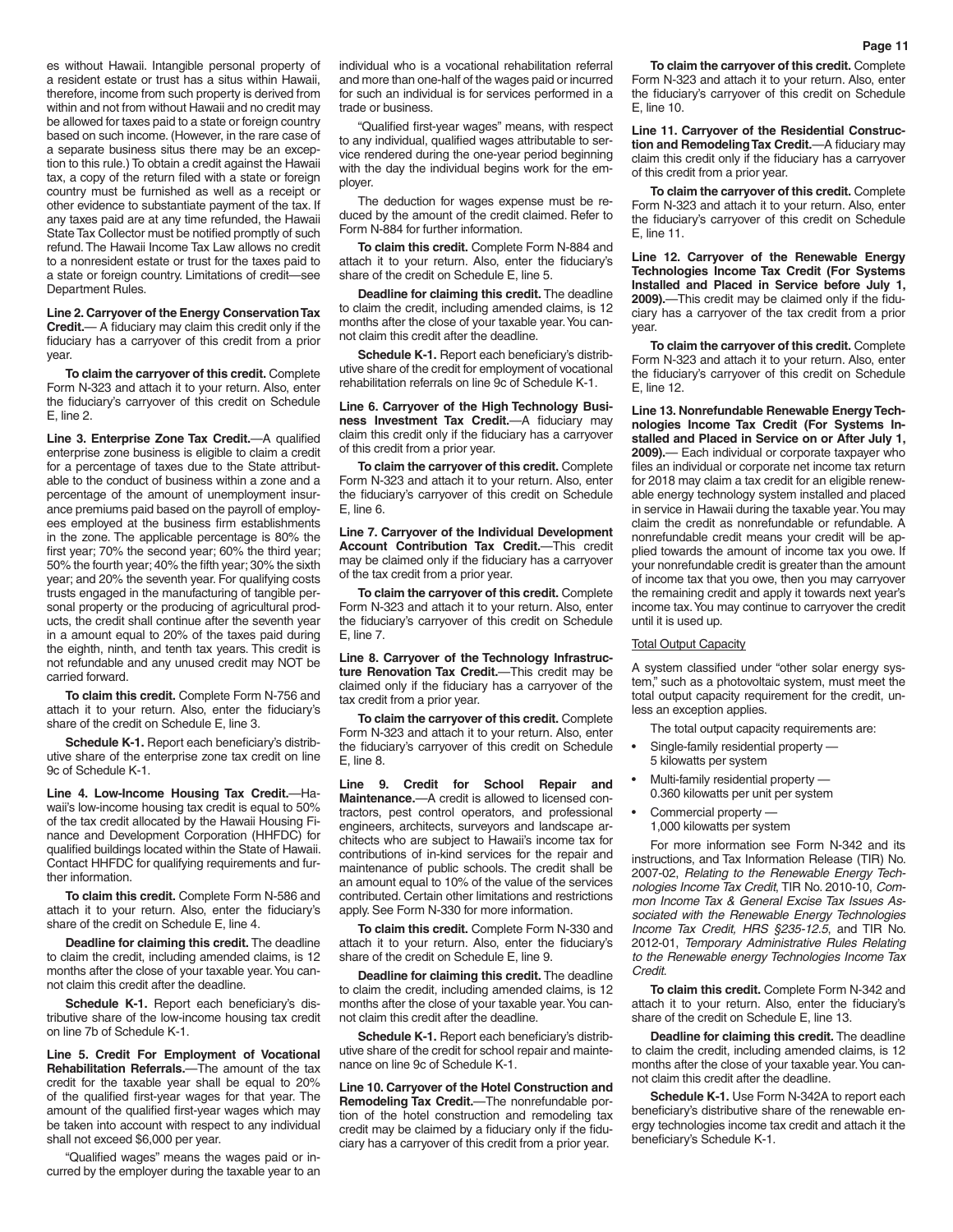**Line 14. Capital Infrastructure Tax Credit.**—For taxable years from 2014 to 2019, each taxpayer who is a qualified infrastructure tenant subject to Hawaii's income tax can claim a nonrefundable income tax credit for the taxable year in which the capital infrastructure costs were paid or incurred. The tax credit is the lesser of 50% of the capital infrastructure costs paid or incurred by the qualified infrastructure tenant during the taxable year or \$2,500,000. A tax credit which exceeds the taxpayer's income tax liability may be used as a credit against the taxpayer's income tax liability in subsequent years until exhausted. See Form N-348 and its instructions for more information.

**To claim this credit.** Complete Form N-348 and attach it to your return. Also, enter the fiduciary's share of the credit on Schedule E, line 14.

**Deadline for claiming this credit.** The deadline to claim the credit, including amended claims, is 12 months after the close of your taxable year. You cannot claim this credit after the deadline.

**Schedule K-1.** Report each beneficiary's distributive share of the capital infrastructure tax credit on line 9c of Schedule K-1.

**Line 15. Cesspool Upgrade, Conversion or Connection Income Tax Credit.**—A credit is allowable for the cost to upgrade or convert a qualified cesspool into a septic system or an aerobic treatment unit system, or to connect a qualified cesspool to a sewer system effective for taxable years beginning after December 31, 2015. The credit will not be available for taxable years beginning after December 31, 2020. The tax credit is equal to the qualified expenses of the taxpayer, up to a maximum of (1) \$10,000 per cesspool, or (2) \$10,000 per residential dwelling connected to a residential large capacity cesspool. The nonrefundable cesspool upgrade, conversion or connection income tax credit may be taken in the taxable year in which the taxpayer's qualified expenses were certified by the Department of Health.

**To claim this credit.** Complete Form N-350 and attach it to your return. Also, enter the fiduciary's share of the credit on Schedule E, line 15.

**Deadline for claiming this credit.** The deadline to claim the credit, including amended claims, is 12 months after the close of your taxable year. You cannot claim this credit after the deadline.

**Schedule K-1.** Report each beneficiary's distributive share of the cesspool upgrade, conversion or connection income tax credit on line 9c of Schedule K-1.

**Line 16. Renewable Fuels Production Tax Credit.**—For taxable years from 2017 to 2021, each taxpayer producing renewable fuels that completes and files an independent, third-party-certified statement with DBEDT may claim a nonrefundable renewable fuels production tax credit.

The tax credit is the lesser of 20 cents per 76,000 British thermal units of renewable fuels using the lower heating value sold for distribution in Hawaii or \$3,000,000 per taxable year. The taxpayer's production of renewable fuels cannot be less than two billion five-hundred million British thermal units of renewable fuels per calendar year.

**To claim this credit.** Complete Form N-352 and attach to your return. Also, enter the fiduciary's share of the credit on Schedule E, line 16.

**Deadline for claiming this credit.** The deadline to claim the credit, including amended claims, is 12 months after the close of your taxable year. You cannot claim this credit after the deadline.

**Schedule K-1.** Report each beneficiary's distributive share of the renewable fuels production tax credit on line 9c of Schedule K-1.

**Line 17. Organic Foods Production Tax Credit.**— For taxable years from 2017 to 2021, each taxpayer with qualified expenses associated with the production or handling of organic foods may claim a nonrefundable organic foods production tax credit.

The tax credit is equal to the qualified expenses of the taxpayer, which must be certified by the Department of Agriculture, up to \$50,000.

**To claim this credit.** Complete Form N-354 and attach to your return. Also, enter the fiduciary's share of the credit on Schedule E, line 17.

**Deadline for claiming this credit.** The deadline to claim the credit, including amended claims, is 12 months after the close of your taxable year. You cannot claim this credit after the deadline.

**Schedule K-1.** Report each beneficiary's distributive share of the organic foods production tax credit on line 9c of Schedule K-1.

## **Schedule F — Page 3 Other refundable credits**

**Line 1. Fuel Tax Credit for Commercial Fishers.**— Each principal operator of a commercial fishing vessel may claim a credit against his or her State individual net income tax. The tax credit shall be an amount equal to the fuel taxes imposed under section 243-3(a), HRS, and paid by the principal operator during the year.

**To claim this credit.** Complete Form N-163 and attach it to your return. Also, enter the fiduciary's share of the credit on Schedule F, line 1.

**Deadline for claiming this credit.** The deadline to claim the credit, including amended claims, is 12 months after the close of your taxable year. You cannot claim this credit after the deadline.

**Schedule K-1.** Report each beneficiary's distributive share of the fuel tax credit for commercial fishers on line 9c of Schedule K-1.

**Line 2. Motion Picture, Digital Media and Film Production Income Tax Credit.**—For taxable years from 2013 to 2025, a taxpayer may claim an income tax credit of (1) 20% of the qualified production costs by a qualified production in the City and County of Honolulu, and (2) 25% of the qualified production costs by a qualified production in Kauai, Maui, or Hawaii county. The total tax credits claimed per qualified production shall not exceed \$15,000,000. See Form N-340 for more information.

**To claim this credit.** Complete Form N-340 and attach it to your return. Also, enter the fiduciary's share of the credit on Schedule F, line 2.

**Deadline for claiming this credit.** The deadline to claim the credit, including amended claims, is 12 months after the close of your taxable year. You cannot claim this credit after the deadline.

**Schedule K-1.** Report each beneficiary's distributive share of the qualified production costs on line 9c of Schedule K-1.

**Line 3. Credit From a Regulated Investment Company.**—A shareholder of a regulated investment company is allowed a credit for the tax paid to the State by the company on the amount of capital gains which by section 852(b)(3)(D) is required to be included in the shareholder's return. The regulated investment company will notify you of the undistributed capital gains amount and the tax paid, if any.

**To claim this credit.** Enter the fiduciary's share of the credit on Schedule F, line 3, and attach an explanation.

**Schedule K-1.** Report each beneficiary's distributive share of the credit from a regulated investment company on line 9c of Schedule K-1.

**Line 4. Capital Goods Excise Tax Credit.**—A capital goods excise tax credit is available for tangible personal property purchased and used in a trade or business in Hawaii. The amount of the tax credit allowable is 4% of the cost of the qualified tangible property acquired in 2018. The tax credit is applied against a taxpayer's net income tax liability, the excess will be refunded to the taxpayer. For more information, see Tax Information Release No. 2001-4 and Form N-312.

**To claim this credit.** Complete Form N-312 and attach it to your income tax return. Enter the fiduciary's share of the credit on Schedule F, line 4.

**Deadline for claiming this credit.** The deadline to claim the credit, including amended claims, is 12 months after the close of your taxable year. You cannot claim this credit after the deadline.

**Schedule K-1.** A fiduciary is required to compute, for each individual beneficiary, the prorated cost of the qualifying property which may be claimed by the individual taxpayer on Form N-312. Report this amount on line 7a of Schedule K-1.

**Line 5. Tax withheld on Form N-4.**—Enter the amount of Hawaii income tax withheld by an S corporation as shown on the Form N-4 issued to the fiduciary.

Attach Form N-4 to the front of the fiduciary's Form N-40 where indicated.

**Line 6. Refundable Renewable Energy Technologies Income Tax Credit (For Systems Installed and Placed in Service on or After July 1, 2009).**— For solar energy systems, you may claim the credit as nonrefundable or refundable. If you elect to claim the credit as refundable, then the eligible credit amount is reduced by 30%. For wind-powered energy systems, only individual taxpayers meeting certain qualifications may elect to treat the credit as refundable. Once an election is made to treat the credit as refundable, the election cannot be revoked. An amended return cannot be filed to change the tax credit from refundable to nonrefundable.

**To claim this credit.** Complete Form N-342 and attach it to your return. Also, enter the fiduciary's share of the credit on Schedule F, line 6.

**Deadline for claiming this credit.** The deadline to claim the credit, including amended claims, is 12 months after the close of your taxable year. You cannot claim this credit after the deadline.

**Schedule K-1.** Use Form N-342A to report each beneficiary's distributive share of the renewable energy technologies income tax credit and attach it the beneficiary's Schedule K-1.

**Line 7. Important Agricultural Land Qualified Agricultural Cost Tax Credit.**—If you are claiming the important agricultural land qualified agricultural cost tax credit, see Form N-344 for more information.

**To claim this credit.** Complete Form N-344 and attach it to your return. Also, enter the fiduciary's share of the credit on Schedule F, line 7.

**Deadline for claiming this credit.** The deadline to claim the credit, including amended claims, is 12 months after the close of your taxable year. You cannot claim this credit after the deadline.

**Schedule K-1.** Report each beneficiary's distributive share of the important agricultural land qualified agricultural cost tax credit on line 9c of Schedule K-1.

**Line 8. Tax Credit for Research Activities.**— **Note:** *The federal credit for increasing research activities must be claimed in order to claim the state tax credit for research activities.*

For taxable years from 2013 to 2019, each qualified high technology business subject to Hawaii's income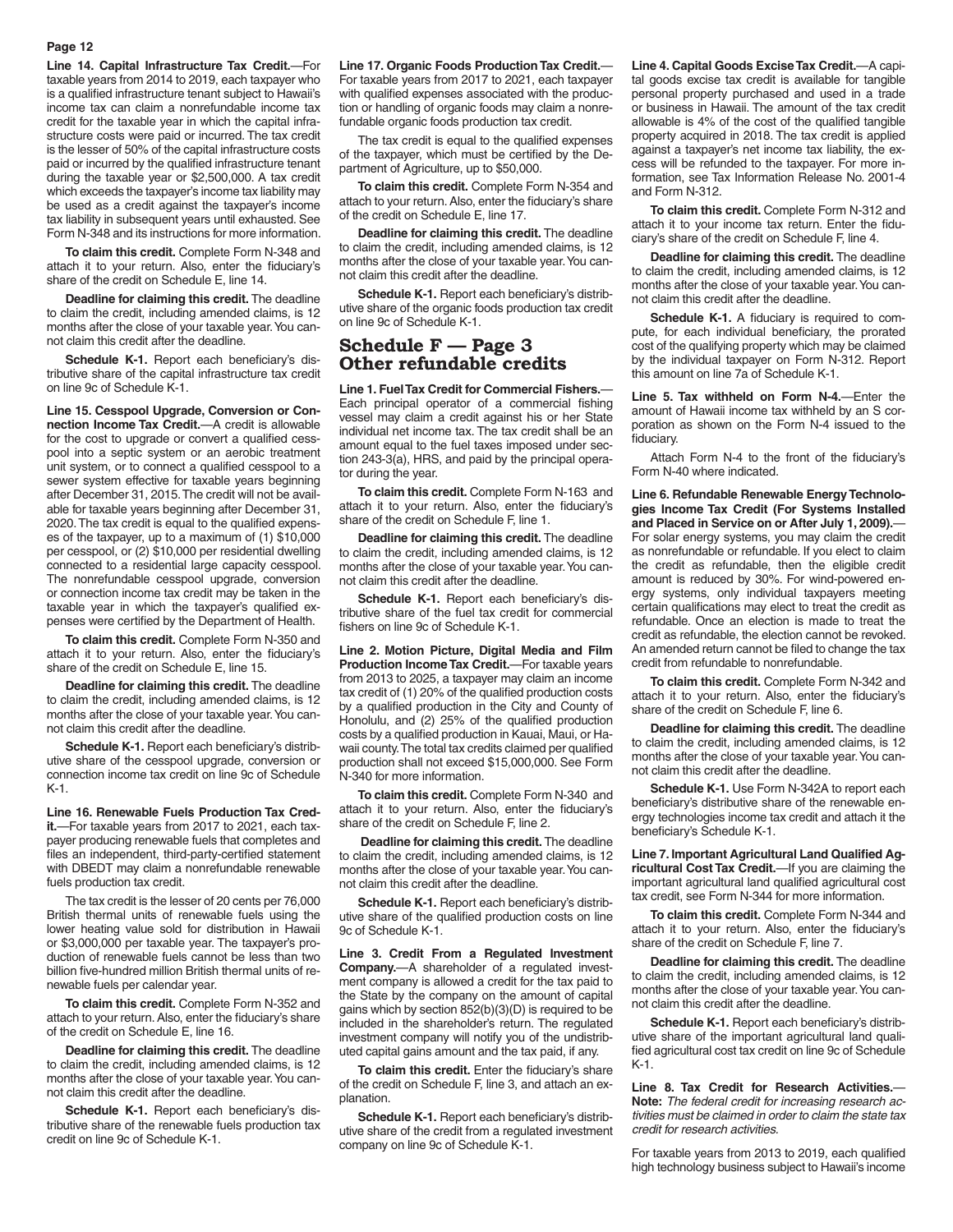tax can claim an income tax credit for qualified research activities equal to the credit for research activities provided by section 41, provided that, in order to qualify for this tax credit, the qualified high technology business shall also claim a federal tax credit for the same qualified research activities under section 41. Research expenses must be certified in order to claim the credit. See Forms N-346 and N-346A for more details.

**To claim this credit.** Complete Form N-346 and attach it to your return. Form N-346A, which must be certified, and your federal Form 6765 also must be attached to your return. Also, enter the fiduciary's share of the credit on Schedule F, line 8.

**Deadline for claiming this credit.** The deadline to claim the credit, including amended claims, is 12 months after the close of your taxable year. You cannot claim this credit after the deadline.

**Schedule K-1.** Report each beneficiary's distributive share of the tax credit for research activities on line 9c of Schedule K-1.

## **Schedule G — Page 3 Tax Computation**

If the estate or trust had no taxable net capital gains, the amount of the tax shall be determined using the following rate schedule:

| If the<br>taxable income<br>(line 22) is: |    |                | The tax shall be:   |    |        |
|-------------------------------------------|----|----------------|---------------------|----|--------|
|                                           |    | <b>But Not</b> |                     |    | Of the |
| Over                                      |    | Over           |                     |    | amount |
|                                           |    |                |                     |    | over   |
| \$<br>0                                   | \$ | 2.000          | 1.40%               | \$ | 0      |
| 2.000                                     |    | 4.000          | \$28.00 plus 3.20%  |    | 2.000  |
| 4.000                                     |    | 8.000          | 92.00 plus 5.50%    |    | 4.000  |
| 8.000                                     |    | 12.000         | 312.00 plus 6.40%   |    | 8.000  |
| 12.000                                    |    | 16.000         | 568.00 plus 6.80%   |    | 12.000 |
| 16.000                                    |    | 20.000         | 840.00 plus 7.20%   |    | 16.000 |
| 20,000                                    |    | 30,000         | 1,128.00 plus 7.60% |    | 20,000 |
| 30,000                                    |    | 40.000         | 1,888.00 plus 7.90% |    | 30,000 |
| 40.000                                    |    |                | 2,678.00 plus 8.25% |    | 40,000 |

If the estate or trust had both net capital gain and any taxable income, complete Part VI of Schedule D (Form N-40), enter the tax from line 47 of Schedule D, and check the "Schedule D (Form N-40)" box.

#### **Section 641(c) tax on electing small business trusts (ESBTs)**

Special rules apply when figuring the tax on the portion of an ESBT consisting of stock in one or more S corporations. This tax must be figured separately from the tax on the remainder of the ESBT and is included in the total tax on Schedule G (Form N-40) line 1. The tax on the remainder of the ESBT is figured in the normal manner on Form N-40.

The tax on the S corporation items is figured as if that portion of the ESBT were a separate trust with the following modifications:

- Take into account only the income, losses, deductions, and credits allocated to the ESBT as an S corporation shareholder and gain or loss from the disposition of S corporation stock.
- You may not claim a deduction for capital losses in excess of capital gains.
- You may not claim an income distribution deduction or an exemption amount.
- Except in figuring the maximum tax on capital gains, the tax on the separate trust's taxable income is at the highest rate imposed on estates and trusts.

When figuring the tax and DNI on the remaining portion of the trust, disregard the S corporation items.

Do not apportion to the beneficiaries any of the S corporation items.

Include the section 641(c) tax on Schedule G (Form N-40) line 1. Attach the section 641(c) tax computation to the return.

**Line 2. Total refundable credits from Schedule F, line 9.**—Enter on this line the total refundable credits being claimed by the estate or trust from Schedule F, line 9.

**Line 3.**—Line 1 minus line 2. If line 3 is less than zero, enter a minus sign, "-", to the left of the number.

If line 3 is zero or less, the nonrefundable credits may not be used. Even if you are not able to use the nonrefundable credits, complete the forms for any credits you qualify for, and attach the forms to your Form N-40. If the forms are not attached, no claim for the credit has been made, and you will lose the carryover of your unused credits.

**Line 4. Total nonrefundable credits from Schedule E, line 18.**—**Note:** *If line 3 is zero or less, no nonrefundable tax credit may be used. Enter zero on line 4.*

Enter on this line the total nonrefundable credits being claimed by the estate or trust from Schedule E, line 18.

Line 5.—Line 3 minus line 4. If line 5 is less than zero, enter a minus sign, "-", to the left of the number.

**Line 6(a). Credit for estimated tax payments.**— Enter on this line the total estimated taxes paid by the estate or trust for 2018. Show the breakdown of the total paid on Forms N-5 and N-288A (net of N-288C refunds) in the appropriate spaces.

**Line 6(b). Estimated tax payments allocated to beneficiaries.**—A trust or a decedent's estate may elect to have any part of its estimated tax payments treated as made by a beneficiary or beneficiaries.

Use **Form N-40T** to make the election to allocate estimated tax payments to beneficiaries. **This election must be filed by March 6, 2018.**

**Line 6(d). 2017 overpayment applied to 2018 estimated tax.**—Enter on this line any overpayment from the 2017 return that was applied to the 2018 estimated tax.

**Line 8. Penalty for underpayment of estimated tax.**—See General Instruction F and Form N-210.

**Line 9. TAX DUE.**—If the total of lines 5 and 8 is larger than line 7, the difference is your balance due.

Line 10. Payment Amount. - Enter the amount of payment. Attach your check or money order to the front of Form N-40. Make check or money order payable to "Hawaii State Tax Collector."

If the estate or trust cannot pay the full amount that is owed, you can ask to enter a payment agreement **after** you receive a billing notice for the balance due. Please be aware that penalty and interest continue to accrue on the unpaid tax amount even though you have not yet received a billing notice. Payments will be accepted and applied to the entity's tax liability; however, to ensure that the entity's payments are applied correctly, your check or money order must have: (1) the entity's name as shown on the return clearly printed on the check, (2) the entity's federal employer identification number (FEIN), and (3) the tax year and form number being filed (e.g. 2018 N-40).

**Line 11. Overpayment.**—If line 7 is larger than the total of lines 5 and 8, subtract line 7 from the total of lines 5 and 8 and show the difference on line 11. This is the amount overpaid.

However, if line 5 is less than zero, complete the following worksheet:

| 1. Amount from line 5 (enter as |  |
|---------------------------------|--|
| a positive number)              |  |
| 2. Amount from line 7           |  |
| 3. Add line 1 and line 2.       |  |

Enter the amount from line 3 of the worksheet on line 11. This is the amount overpaid.

#### **Amended Returns**

Complete the entity's amended return through line 11, using corrected amounts, then go to line 14. If the return is being amended to take a farming NOL carryback deduction, also check the NOL box. Attach a completed Schedule AMD, Explanation of Changes on Amended Return, to the amended return. Also, attach all schedules, forms, and attachments required to file a complete return.

**Note:** For NOLs arising in taxable years ending after December 31, 2017, Act 27, SLH 2018, eliminates NOL carrybacks (except for farming NOLs which are permitted a two-year carryback), and allows unused NOLs to be carried forward indefinitely. Also, the NOL deduction is limited to 80% of taxable income for taxable years beginning after December 31, 2017.

You may elect to carry the farming NOL forward instead of first carrying it back to prior years. If you make this election, then you can use your farming NOL only in the carryforward period. To make this election, attach a statement to your original return filed by the due date (including extensions) for the farming NOL year. This statement must state that you are electing to waive the carryback period under section  $235-7(d)$ , HRS, and IRC section  $172(b)(1)$  $(B)(iv)$ 

**Line 14. Amount paid (overpaid) on original return.** —Enter on line 14 the amount paid on the entity's original 2018 return (from line 9 of the **original** return) or the amount overpaid (from line 11 of the **original** return). If there is an overpayment, enter a minus sign, "-", to the left of the overpayment amount.

**Line 15. BALANCE DUE (REFUND) with amended return.**—If no amount was entered on line 14, enter on line 15 the amount, if any, from line 9 or line 11 of the **amended** return. If there is an amount on line 14, and that amount is:

- a. A payment and there is an amount on line 9 of the **amended** return, subtract the amount on line 14 from the amount on line 9 and enter the difference on line 15. If the difference is a negative amount, show the negative amount on line 15 with a minus sign, "-".
- b. A payment and there is an amount on line 11, add these amounts and enter the total on line 15 and enter a minus sign, "-", to the left of the amount.
- c. An overpayment and there is an amount on line 9, subtract the amount on line 14 from the amount on line 9, and enter the result on line 15. This is the amount the entity owes on its amended return.
- d. An overpayment and there is an amount on line 11, consider the amount on line 11 a negative amount and subtract the amount on line 14 from the amount on line 11, and enter the difference on line 15. If the difference is a negative amount, show the negative amount on line 15 with a mi-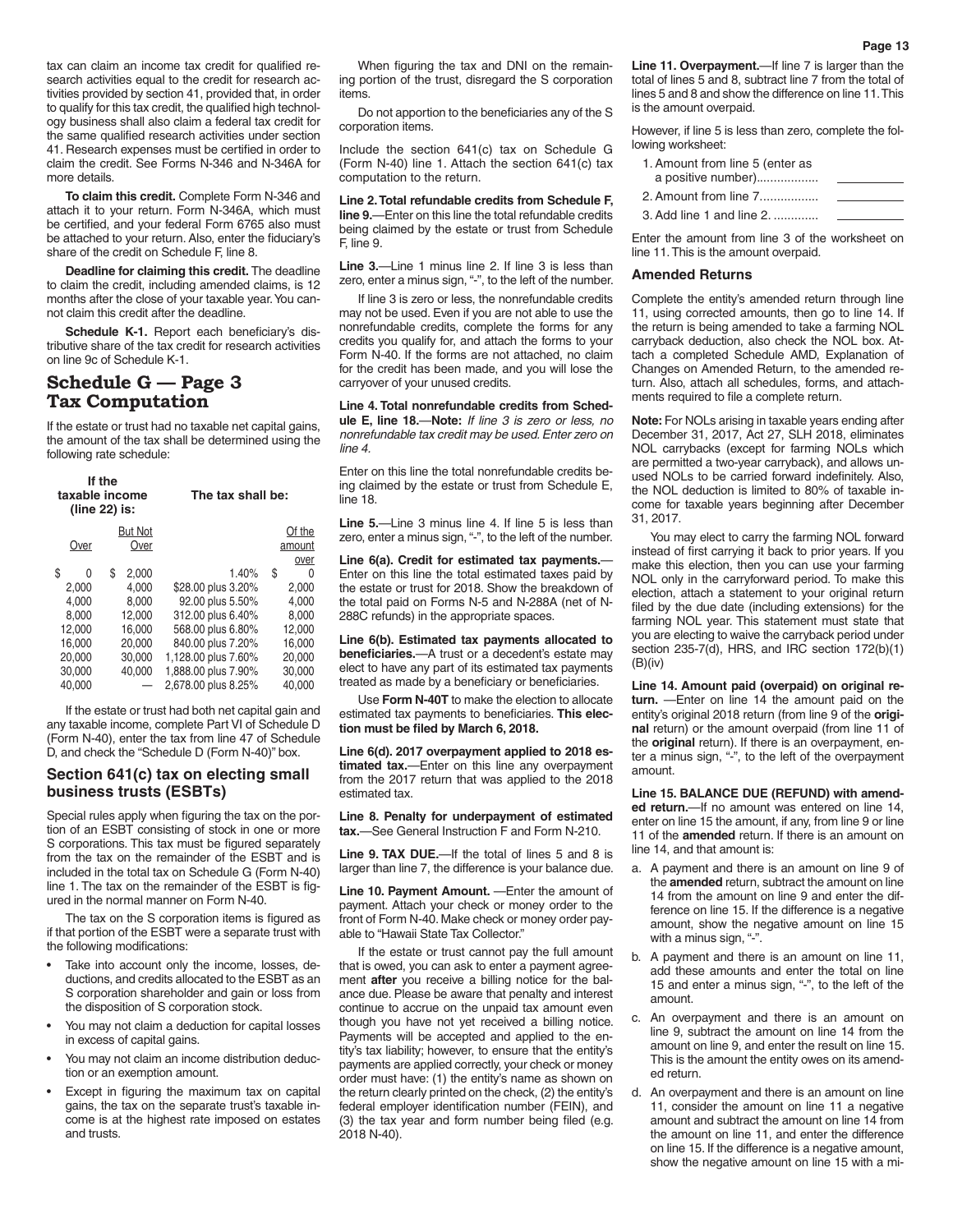nus sign, "-". If there is an overpayment on the amended return, do **NOT** enter this amount on line 13.

If the entity has an amount due on its amended return, make check or money order payable to "Hawaii State Tax Collector" and attach the check or money order to the front of Form N-40.

## **Instructions for Schedule J (Form N-40) Trust Allocation of an Accumulated Distribution**

Refer to federal instructions for Schedule J, Form 1041.

## **Instructions for Schedule K-1 (Form N-40) Beneficiary's Share of Income, Deductions, Credits, Etc.**

#### **Important Notes**

- For Form N-11 filers, if your federal Schedule K-1 (Form 1041) and Hawaii Schedule K-1 (Form N-40) amounts are different, the necessary adjustments are to be computed on the Hawaii Additions Worksheet and the Hawaii Subtractions Worksheet in the Form N-11 Instructions.
- All referenced worksheets are contained in the Form N-11 Instructions and in the Form N-15 Instructions.

#### **General Instruction**

**Purpose of form.**—The fiduciary uses Schedule K-1 (Form N-40) to report the beneficiary's share of income, deductions, and credits from a trust or decedent's estate.

**Who must file.**—The fiduciary (or one of the joint fiduciaries) must file Schedule K-1. A copy of each beneficiary's Schedule K-1 is attached to the Form N-40 filed with the Department and each beneficiary is given a copy of his or her respective Schedule K-1. One copy of each Schedule K-1 must be retained for the fiduciary's records.

**Beneficiary's identifying number.**—As a payor of income, you are required to request and provide a proper identifying number for each recipient of income. Individuals and business recipients are responsible for giving you their taxpayer identification numbers upon request.

**Beneficiary's income.**—If no special computations are required, use the following instructions to compute the beneficiary's income from the estate or trust. In other cases, see Publication 559 and sections 652, 662, and 663, and related regulations. For example, special computations are required for capital gains and losses or a charitable deduction. In addition, the terms of the governing instrument may require different computations.

**Income.**—The beneficiary must include in gross income the smaller of: (1) the amounts paid, credited, or required to be distributed; or (2) the proportionate share of distributable net income, reduced in either case by the share of distributable tax-exempt income minus the allocable expense not allowable as a deduction on Form N-40.

**Character of income.**—The beneficiary's income is considered to have the same proportion of each class of items entering into the computation of DNI that the total of each class has to the DNI (for example, half dividends and half interest if the entity's income is half dividends and half interest).

**Allocation of deductions.**—Generally, items of deduction that enter into the computation of DNI are to be allocated among the items of income to the extent such allocation is not inconsistent with the rules set out in section 469 and the regulations thereunder, relating to passive activity loss limitations, in the following order.

First, all deductions directly attributable to one class of income are deducted from that income. For example, rental expenses, to the extent allowable, are deducted from rental income.

Second, deductions which are not directly attributable to one class of income, such as fiduciary fees, may be allocated to any class of income, as long as a reasonable portion is allocated to any tax-exempt income.

Finally, any excess deductions which are directly attributable to a class of income may be allocated to another class of income. In no case can excess deductions from a passive activity be allocated to income from a non-passive activity, or to portfolio income earned by the estate or trust. Excess deductions attributable to tax-exempt income cannot offset any other class of income.

In no case can deductions be allocated to an item of income that is not included in the computation of DNI, or attributable to corpus.

Except for the final year and for depreciation or depletion allocations in excess of income, you may not show any negative amounts for any class of income because the beneficiary generally may not claim losses or deductions from the estate or trust.

**Allocation of credits.**—In general, the estate or trust or the beneficiaries may claim applicable tax credits according to how the income is divided.

**Past years.**—Do not include in the beneficiary's income amounts deducted on Form N-40 for an earlier year that were credited or required to be distributed in that earlier year.

**Beneficiary's tax year.**—The beneficiary's income from the estate or trust must be included in the beneficiary's tax year during which the tax year of the estate or trust ends. See Publication 559 for more information including the effect of the death of a beneficiary during the tax year of the estate or trust.

#### **Line-by-Line Instructions**

**Line 1. Interest.**—Enter the beneficiary's share of the taxable interest income.

**Line 2. Ordinary Dividends.**—Enter the beneficiary's share of dividend income.

**Line 3a. Net short-term capital gain.**—Enter the beneficiary's share of the net short-term capital gain from Schedule D (Form N-40), line 15, column (a). Do not enter a loss for any year before the final year of the estate or trust. If for the final year there is a capital loss carryover, enter on line 8b, the beneficiary's share of short-term capital loss carryover as a loss in parentheses. However, if the beneficiary is a corporation, enter the beneficiary's share of all carryover capital losses in parentheses. See federal Publication 559 and section 642(h) and related regulations for more information.

**Line 3b. Net long-term capital gain.**—Enter the beneficiary's share of the net long-term capital gain from Schedule D (Form N-40), line 16, column (a). Do not enter a loss for any year before the final year of the estate or trust. If for the final year there is a capital loss carryover, enter on line 8c, the beneficiary's share of the long-term capital loss carryover as a loss in parentheses. (If the beneficiary is a corporation, see the instructions for line 3a.) See Publication 559, section 642(h) and related regulations for more information.

Gains, or losses, from the complete, or partial, disposition of a rental, rental real estate, or trade or business activity that is a passive activity, must be shown as an attachment to Schedule K-1.

**Line 4a. Business income and other non-passive income.**—Enter the beneficiary's share of annuities, royalties, or any other income, before any directly apportionable deductions, that is NOT subject to any passive activity loss limitation rules at the beneficiary level. Use line 5a to report income items that could be subject to the passive activity rules at the beneficiary's level.

**Lines 4b and 5b. Depreciation (including cost recovery).**—Enter the beneficiary's share of the depreciation deductions attributable to each activity reported on lines 4a and 5a. See the instructions for line 4 on page 5 for a discussion of how the depreciation deduction is apportioned between the beneficiaries and the estate or trust.

**Note:** *An estate or trust cannot make an election under section 179 to expense certain depreciable business assets.*

**Lines 4c and 5c. Depletion.**—Enter the beneficiary's share of the depletion deduction under section 611 attributable to each activity reported on lines 4a and 5a. See the instructions for line 4 on page 5 for a discussion of how the depletion deduction is apportioned between the beneficiaries and the estate or trust.

**Lines 4d and 5d. Amortization.**—Itemize the beneficiary's share of the amortization deductions attributable to each activity reported on lines 4a and 5a. Divide the amortization deductions between the fiduciary and the beneficiaries in the same way that the depreciation and depletion deductions are divided.

**Lines 5a through 5d.**—*Caution: The limitations on passive activity losses and credits under section 469 apply to estates and trusts. Estates and trusts that distribute income to beneficiaries are allowed to allocate depreciation, depletion, and amortization deductions to the beneficiaries. These deductions are referred to as "directly allocable deductions."*

Any directly allocable deduction, such as depreciation, is treated by the beneficiary as having been incurred in the same activity as incurred by the trust or estate. However, the character of such deduction may be determined as if the beneficiary incurred the deduction directly.

To assist the beneficiary in computing any applicable passive activity loss limitations, also attach a separate schedule showing the beneficiary's share of income derived from: (a) rental; (b) rental real estate; and (c) business activities.

If there is more than one activity, one or more of which is a passive activity, income and deductions are to be shown separately for each activity on an attached schedule.

**Line 6. Other net income taxes.**—List on a separate sheet the beneficiary's share of the applicable net income taxes paid or accrued to another state or foreign country. Identify and include the various sources for the beneficiary's credit.

**Line 7a. Capital Goods Excise Tax Credit.**—Enter the beneficiary's share of the cost of property qualifying for the capital goods excise tax credit. Beneficiaries are to figure their credit on Form N-312.

**Line 7b. Low-Income Housing Tax Credit.**—Enter the beneficiary's share of the low-income housing tax credit. Beneficiaries are to report their share of the credit on Form N-586.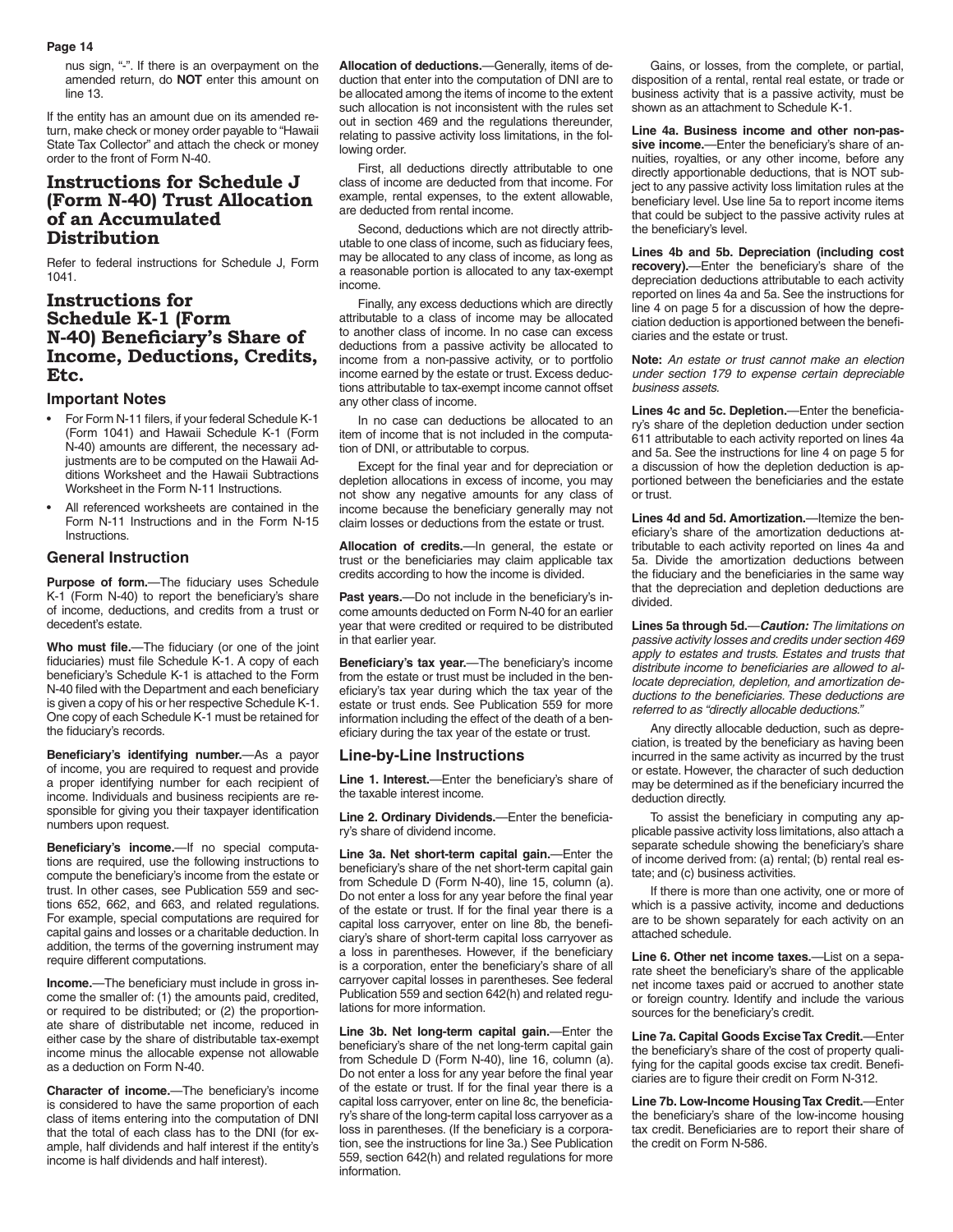**Line 7c. Tax Credit for Research Activities.**— Enter the beneficiary's share of the tax credit for research activities. Beneficiaries are to report their share of the credit on Form N-346.

**Line 8a. Excess deductions on termination.**—If this is the final return and there are excess deductions on termination or an NOL carryover (see instruction for "Line 18. Adjusted total income or (loss)."), enter the beneficiary's share of the excess deductions on line 8a.

(a) *Excess Deductions.* Excess deductions on termination occur only during the last taxable year of the estate or trust when the total deductions (other than the deductions allowed under section 642(b) (relating to the exemption amount) or section 642(c) (relating to the charitable contributions)) are greater than the gross income during that tax year. Figure the deductions on a separate sheet and attach it to the form.

Only the beneficiary of an estate or trust that succeeds to its property is allowed to deduct that entity's excess deductions on termination. A beneficiary who does not have enough income in that year to absorb the entire deduction may not carry the balance over to any succeeding year. An individual beneficiary must be able to itemize deductions in order to claim the excess deductions in determining taxable income.

**Lines 8b and 8c. Unused capital loss carryover.**— Upon termination of the trust or decedent's estate, the beneficiary succeeding to the property is allowed as a deduction any unused capital loss carryover under section 1212. If the estate or trust incurs capital losses in the final year, use Part V of Schedule D (Form N-40) to compute the amount of capital loss carryover to be allocated to the beneficiary.

**Line 8d. Net operating loss (NOL) carryover.**— Generally, a deduction based upon an NOL carryover is not available to a beneficiary as an excess deduction. However, if the last tax year of the estate or trust is also the last year in which an NOL carryover may be taken (see section 172(b)), then the NOL carryover is considered an excess deduction on the termination of the entity to the extent it is not absorbed by the estate or trust during its final tax year. For more information, see Publication 559, section 642(h), and the related regulations.

Upon termination of an estate or trust, a beneficiary succeeding to its property is allowed to deduct any amount of unused NOL carryover. Enter the unused carryover amount and write "NOL CARRY-OVER" (see line 8a instructions) to the left of the figure.

**Line 9. Other.**—Itemize on line 9, or on a separate sheet, the beneficiary's tax information for which there is no other line on Schedule K-1. This includes the allocable share, if any, of:

- Payment of estimated tax to be credited to the beneficiary, including any Hawaii income taxes withheld upon the sale of Hawaii real property by a nonresident estate or trust if the sale is taxable at the beneficiary level. The fiduciary must timely file (by the 65th day after the close of the tax year) Form N-40T, Allocation of Estimated Tax Payments to Beneficiaries, in order for these payments to be transferred to the beneficiaries. If Form N-40T is not timely filed, the estimated tax payments cannot be used by the beneficiaries. (A copy of Schedule K-1 (Form N-40) must be attached to the beneficiary's return to substantiate claim.):
- Tax-exempt interest realized by the trust (including exempt-interest dividends received as a

shareholder in a mutual fund or other regulated investment company);

- Nontaxable dividends;
- Investment income (section 163(d));
- Enterprise Zone Tax Credit;
- Credit for Employment of Vocational Rehabilitation Referrals;
- Credit for School Repair and Maintenance;
- Renewable Energy Technologies Income Tax Credit. Attach Form N-342A to the Schedule K-1;
- Capital Infrastructure Tax Credit,
- Fuel Tax Credit for Commercial Fishers;
- Motion Picture, Digital Media and Film Production Income Tax Credit;
- Credit for tax deemed paid on undistributed capital gains of regulated investment companies;
- Important Agricultural Land Qualified Agricultural Cost Tax Credit,
- Cesspool Upgrade, Conversion or Connection Income Tax Credit.
- Renewable Fuels Production Tax Credit
- Organic Foods Production Tax Credit
- The information a beneficiary will need to compute any recapture taxes; and
- Taxes withheld by an S corporation on behalf of the fiduciary allocated to the beneficiaries,

**Note:** *Upon termination of an estate or trust, any suspended passive activity losses (PALs) relating to an interest in a passive activity cannot be distributed to the beneficiary. Instead, the basis in such activity is increased by the amount of any PALs allocable to the interest, and no losses are allowed as a deduction on the estate's or trust's Form N-40.*

## **SPECIFIC INSTRUCTIONS FOR NONRESIDENT ESTATES AND TRUSTS**

In general, the instructions for resident estates and trusts apply. However, lines 1 through 8 will include only gross income from property owned and other sources in Hawaii.

No deduction may be had for interest paid or accrued or indebtedness incurred or continued to purchase or carry property owned outside Hawaii or to carry on trade or business outside Hawaii. Losses from property owned outside Hawaii and from other sources outside Hawaii shall not be deducted. Likewise, other deductions connected with income from sources outside Hawaii shall not be allowed. Though

an amount otherwise would be allowable as a deduction under section 212 (relating to expenses for the production of income), it is not allowable to the extent allocable to income from sources outside Hawaii.

## **SPECIFIC INSTRUCTIONS FOR QUALIFIED FUNERAL TRUSTS**

Hawaii's Income Tax Law allows a pre-need funeral trust to elect not to be treated as a grantor trust but to be taxed as a qualified funeral trust (QFT) and to have the tax on the earnings of the trust paid by the trustee. The income tax rates for estates and trusts are applicable to QFTs. For Hawaii purposes, a QFT is to file Form N-40 to report the income, deductions, gains, losses, etc., and income tax liability of the QFT. These provisions are effective for tax years ending after August 5, 1997.

In general, the trustee of a pre-need funeral trust which has elected to be taxed as a QFT files Form N-40 to report the income, deductions, gains, losses, etc., and income tax liability of the QFT. The trustee can use the form to file for a single QFT or for multiple QFTs having the same trustee, following the rules discussed under **Composite Return** below.

For contracts entered into for tax years beginning after August 29, 2008, there is no limit on the amount of contributions that may be made to a QFT. For contracts entered into 2008 for tax years beginning before August 30, 2008, contributions to a QFT may not exceed \$9,000.

#### **Making the Election**

For Hawaii purposes, the trustee makes the election to treat a trust as a QFT when the trustee, for federal purposes, files federal Form 1041-QFT.

The election may be made for any tax year ending after August 5, 1997. QFT status may be elected for trust's first eligible year or for any subsequent year.

Once made, the election for federal purpose may not be revoked without the consent of the IRS. If the election is revoked for federal purposes, the election is also revoked for Hawaii purposes.

#### **Composite Return**

A trustee may file a single, composite Form N-40 for all QFTs of which he or she is the trustee. Generally, a QFT included on a composite return must have a calendar year as its tax year.

Check the box "Composite Qualified Funeral Trust" at the top of Form N-40.

On the applicable lines of the Form N-40, enter the totals for all the QFTs included on the return. With regard to the adjusted gross income (AGI) to be used for the allowable miscellaneous itemized deductions subject to the 2% floor, you must figure

the AGI separately for each QFT using each QFT's share of income and deduction amounts.

Also, a schedule must be attached to the composite Form N-40 that includes the following information for each QFT (or separate interest treated as a separate QFT):

- The name of the owner or the beneficiary. If you list the name of the owner and that trust has more than one beneficiary, you must separate the trust into shares held by the separate beneficiaries;
- The type and gross amount of each type of income earned by the QFT for the tax year. For capital gains, identify separately the amount of net short-term capital gain, net long-term capital gain, and unrecaptured section 1250 gain;
- The type and amount of each deduction and credit allocable to the QFT
- The tax and payments made for each QFT; and
- If the QFT was terminated during the year, give the date of the termination.